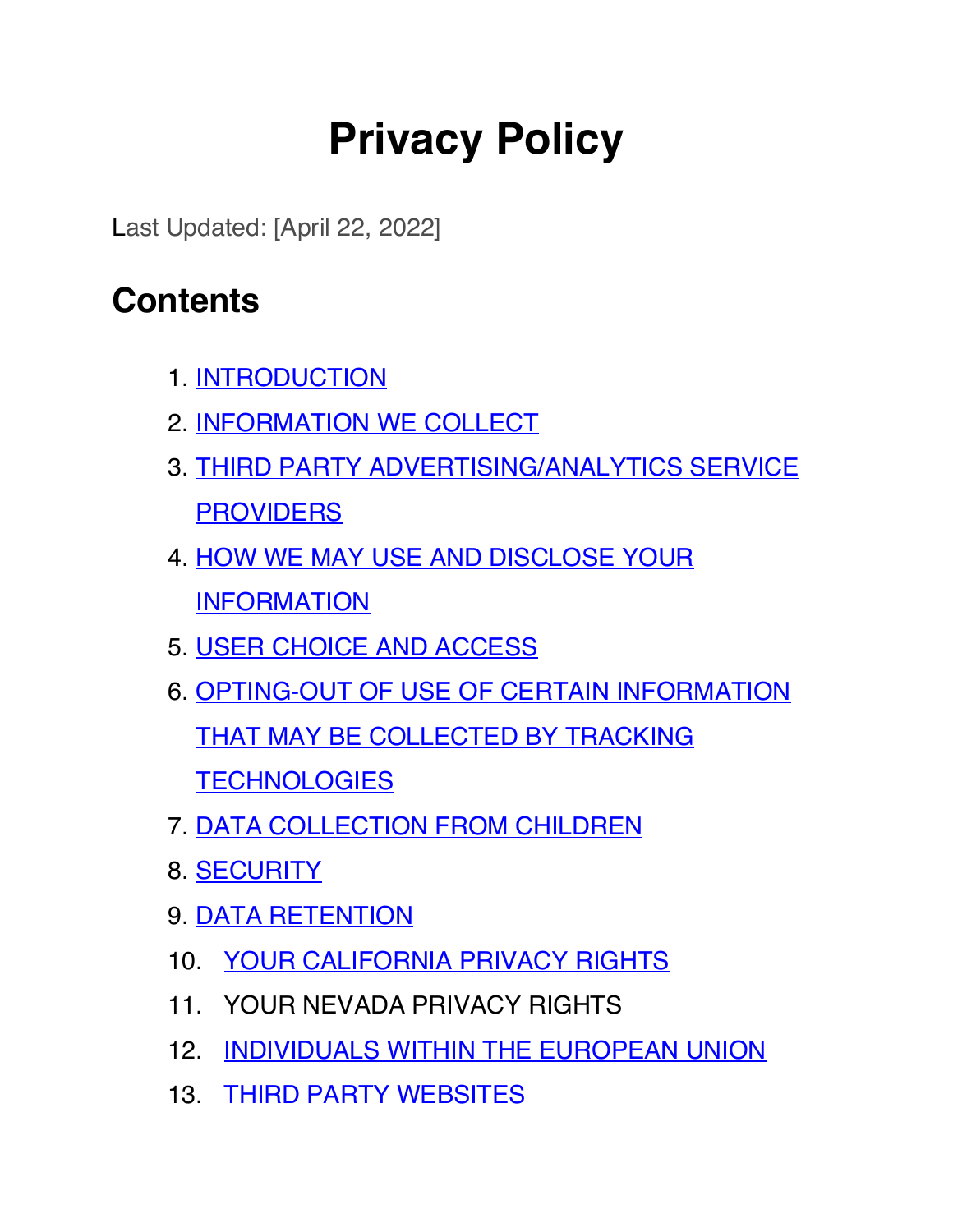- 14. CHANGES TO OUR PRIVACY POLICY
- 15. CONTACT US

## **1. INTRODUCTION**

Printers Row Publishing Group division of Readerlink Distribution Services, LLC ("Readerlink") and its divisions, subsidiaries and affiliates (individually and/or collectively referred to as "PRPG", "we", "us" or "our") wants you to be familiar with how we collect, use and disclose information about you ("Information"). This is the Privacy Policy for all websites (the "Website") that link to this Privacy Policy and any other content, applications, features, functionality, information and services offered by us though the Website. Any capitalized terms that are not defined in this Privacy Policy shall have the meaning given in the Terms of Use Agreement.

### **2. INFORMATION WE COLLECT**

We collect Information about you in the following ways: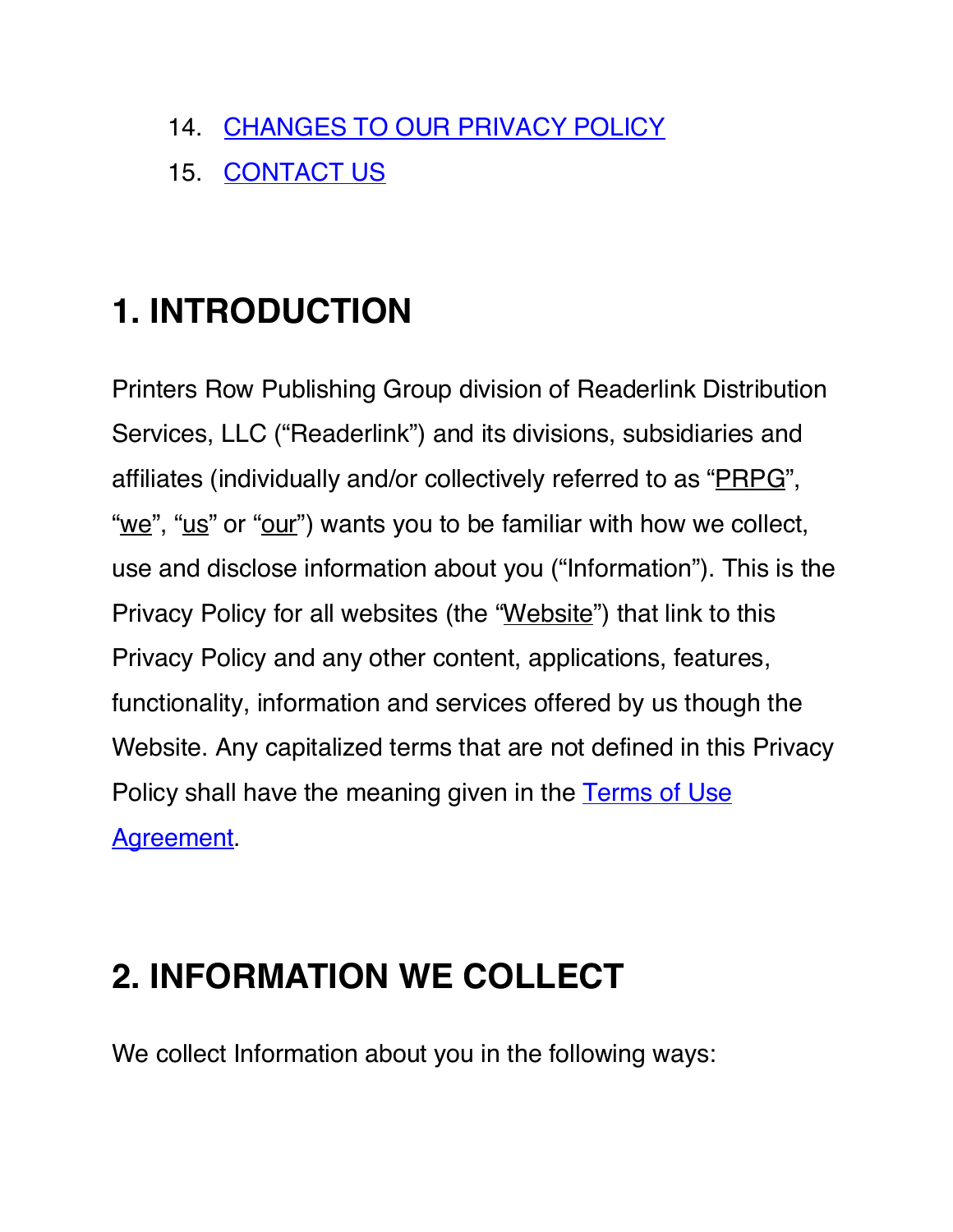#### **When you provide Information to us**

We collect Information that you provide to us, which may include the following types of Information:

- Registration Information: Information you submit to register on our Website, including, information you provide to create your User Account, which may include your name, email address, country, zip code, mailing address, date of birth, etc.
- Fee-Based Services Information: If you engage in any Fee-Based Services or other transaction offered on or in connection with our Website, we may require certain Information, for example, your full name, physical address, telephone number(s), applicable payment data (e.g., credit card number, expiration date, etc.), and address.
- Information Collected Through Features and Functions of Services Provided on our Website: We may provide you with access to certain features and functionality, such as interactive and community features, message and comment functionality, posting and other functionality. To participate in these features and functionalities, you may be asked to provide certain Information about yourself and provide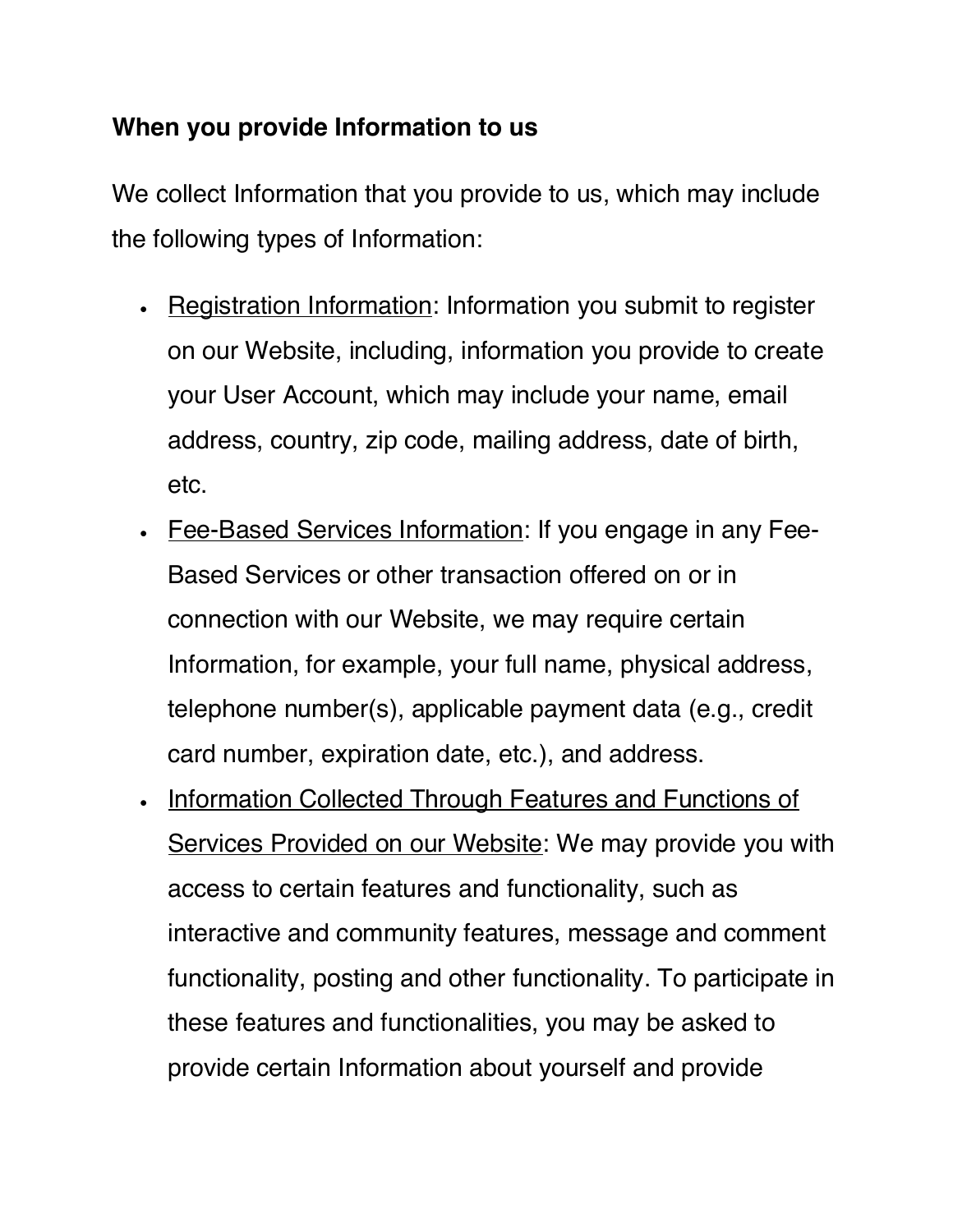additional consent in order to personalize and/or permit your use these features and functions, such as when you share information about your use of our Services with other Users.

- Communications Information: We may present you with the opportunity to sign up to receive newsletters, email correspondence and/or other communications from us in order for us to provide up-to-date information about our Services, and to publicize and promote certain content, products and services offered by us, our business partners and/or other third parties. When there is a separate sign-up for communications, we may ask for your contact information such as name and email address, and, sometimes, demographic and profile information. We will ask you to confirm your consent to any such uses at the time you sign up for these services or communications.
- Technical, Operational and Customer Support Information and Feedback: When you contact us for technical, operational or other support, or otherwise provide any comments or feedback to us, you may be required to provide certain Information relevant to your applicable issue or in order to contact you with respect to resolving the issue.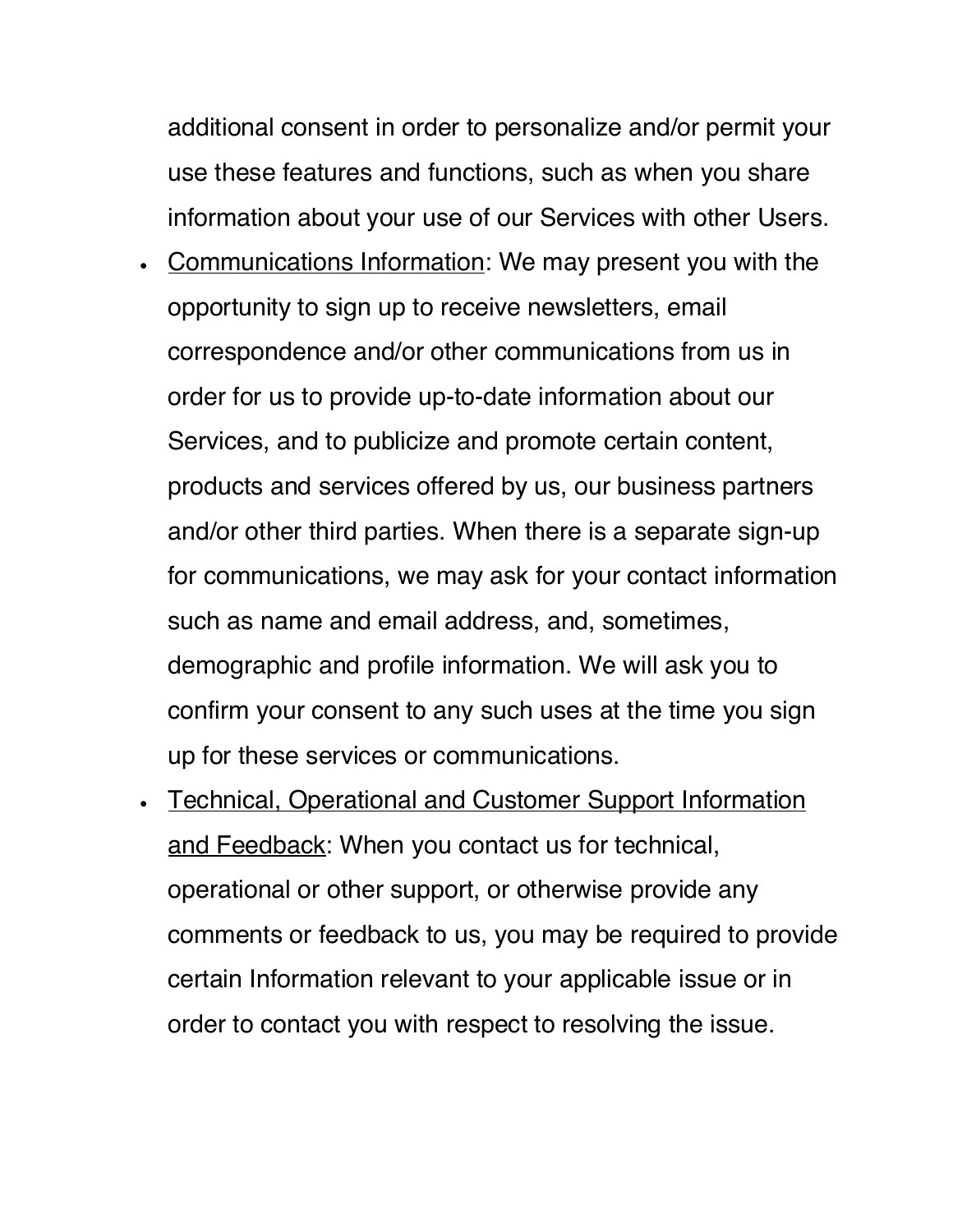- Information Related to Promotions, Contests and Sweepstakes: To participate in certain Promotions, including contests, sweepstakes and surveys, there may be a separate registration or sign up process, which may require the submission of Information (e.g., your full name, email address, mailing address, telephone number, demographic and/or profile information, etc.).
- **If you log into our Website using account information from a "Third Party Service" (e.g., Facebook, etc.), connect a Third Party Service to our Service or enable functionality from Third Party Services as part of your use of our Services.**

We may receive information from the applicable provider of the Third Party Service that you have consented be shared. Such information may include, for example, your first and last name, gender, your physical location and that of your Devices, your date of birth, certain profile information, your public ID on or associated with the Third Party Service, profile page URL and e-mail address. We will, as reasonably practicable (e.g., by implementing a compatible disclosure feature offered by the Third Party Service, etc.), disclose what information we collect from the Third Party Services when you connect the Services to the Third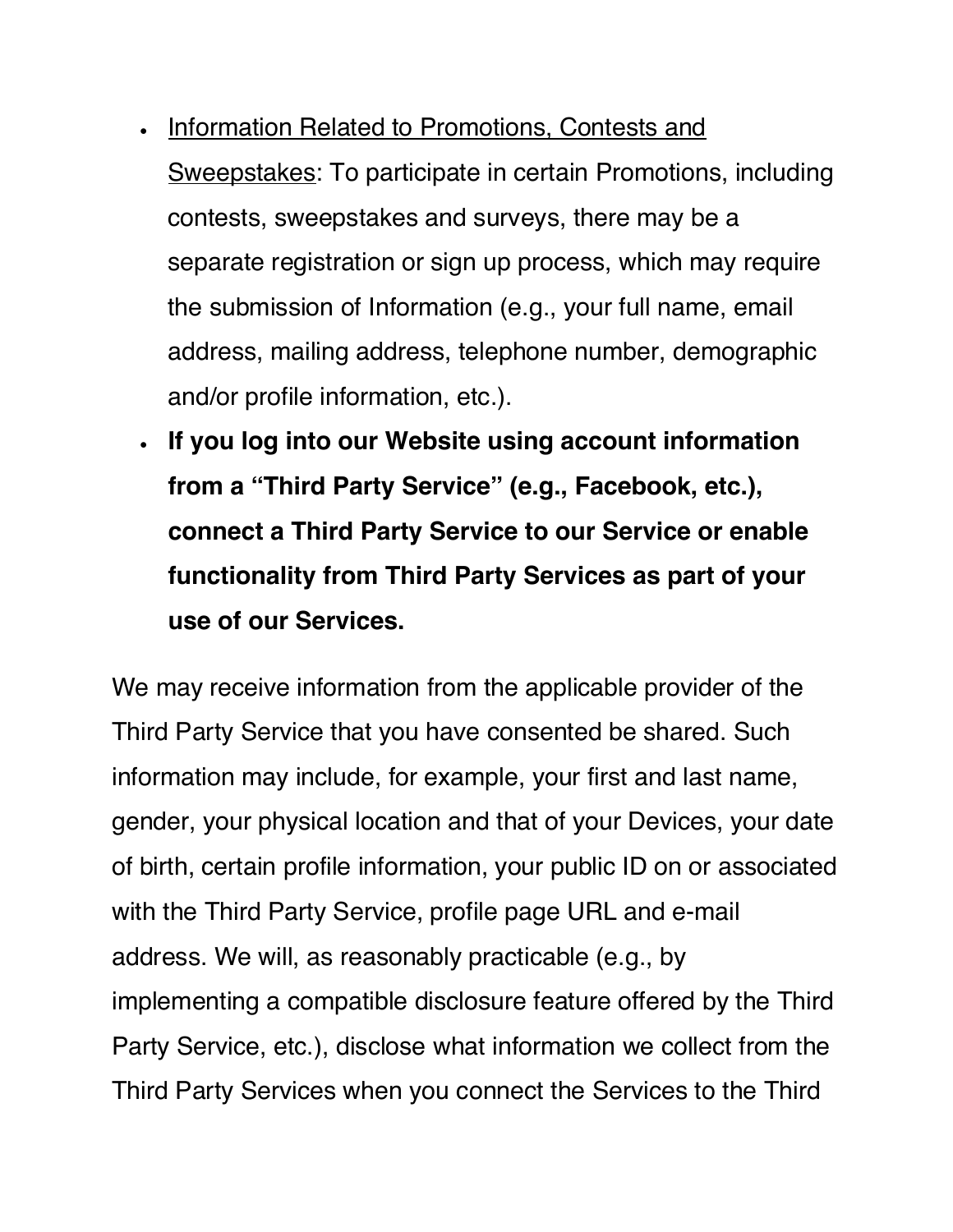Party Service. In addition, we may receive information from the provider of that Third Party Service about you or your use of the website within that Third Party Service. Even if you delete your account on a Third Party Service, we will retain any Information provided by that Third Party Service. Similarly, if you delete or deactivate your account on our Website, any Information that we have shared with Third Party Services (in accordance with this Privacy Policy) may be retained by those Third Party Services.

- **By using certain automatic data collection technologies when you visit, access and/or interact with our Website, we may automatically collect certain Information about you, your equipment, browsing actions, and other information.**
- Log Files: When you use our Website, our servers automatically collect certain Information including Information that your browser and/or Device sends whenever you visit a website and/or use the applicable Device. Such Information may include your IP address, browser type and settings, and other usage data.
- Information about Your Device: We may also collect Information about the Device through which you access and use our website, including what type of Device it is, unique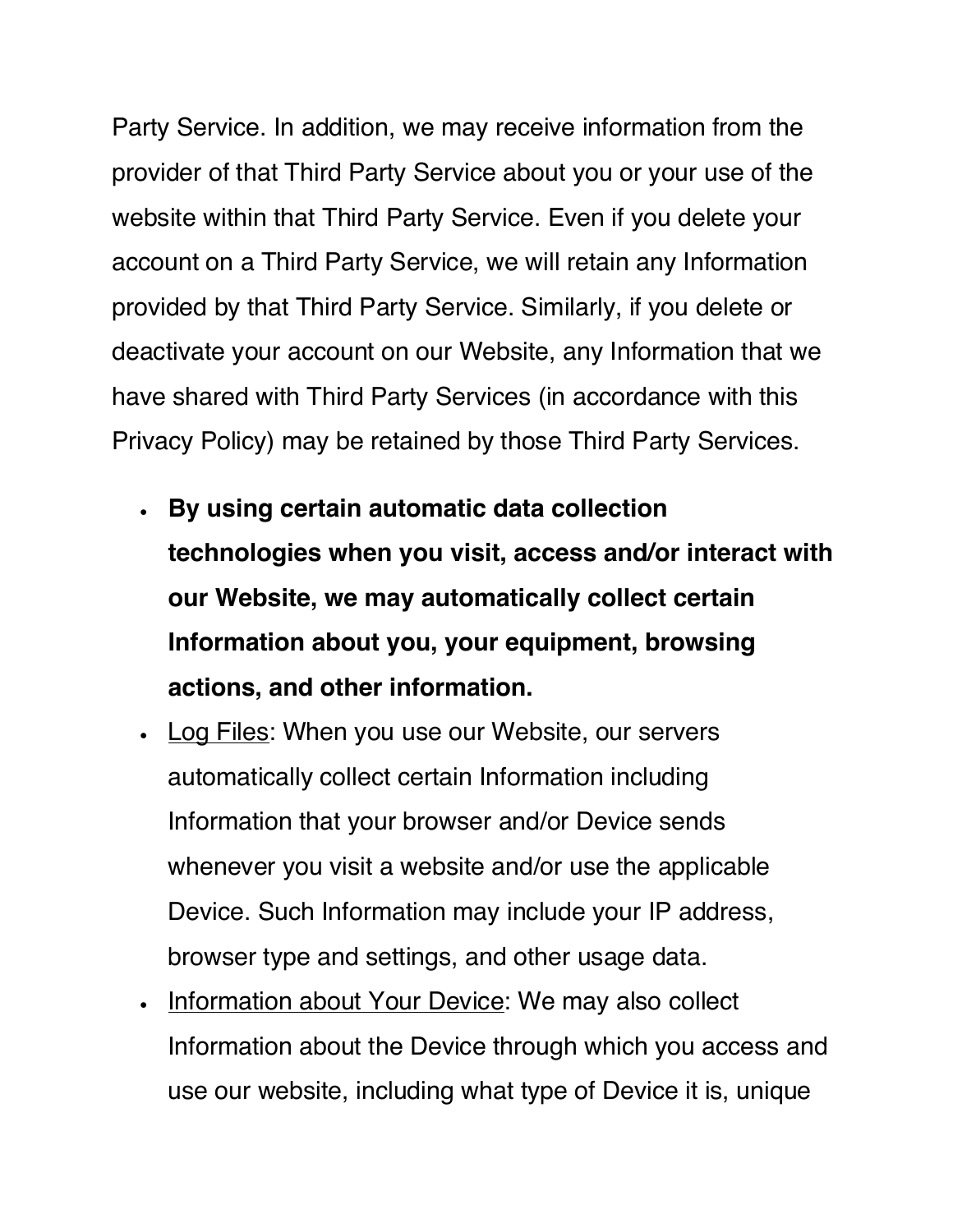Device identifiers, and other data provided by your applicable Third Party Service provider and/or Device manufacturer. You should read the policies of such third parties in order to learn more about what Information your Device makes available.

• Other Non-Personal Information: Other Non-Personal Information related to your use of the Services, including usage, traffic data and other communication data and resources that you access when you interact with the Services.

The Information we collect automatically helps us to improve our Services and to deliver a better and more personalized user experience by enabling us, among other things, to store information about your preferences, to customize our website according to your individual interests, speed up your searches, and recognize you when you return to our website.

The technologies we use for this automatic data collection may include:

• Cookies (or browser cookies): A cookie is a small file placed on the hard drive of your computer. You may refuse to accept browser cookies by activating the appropriate setting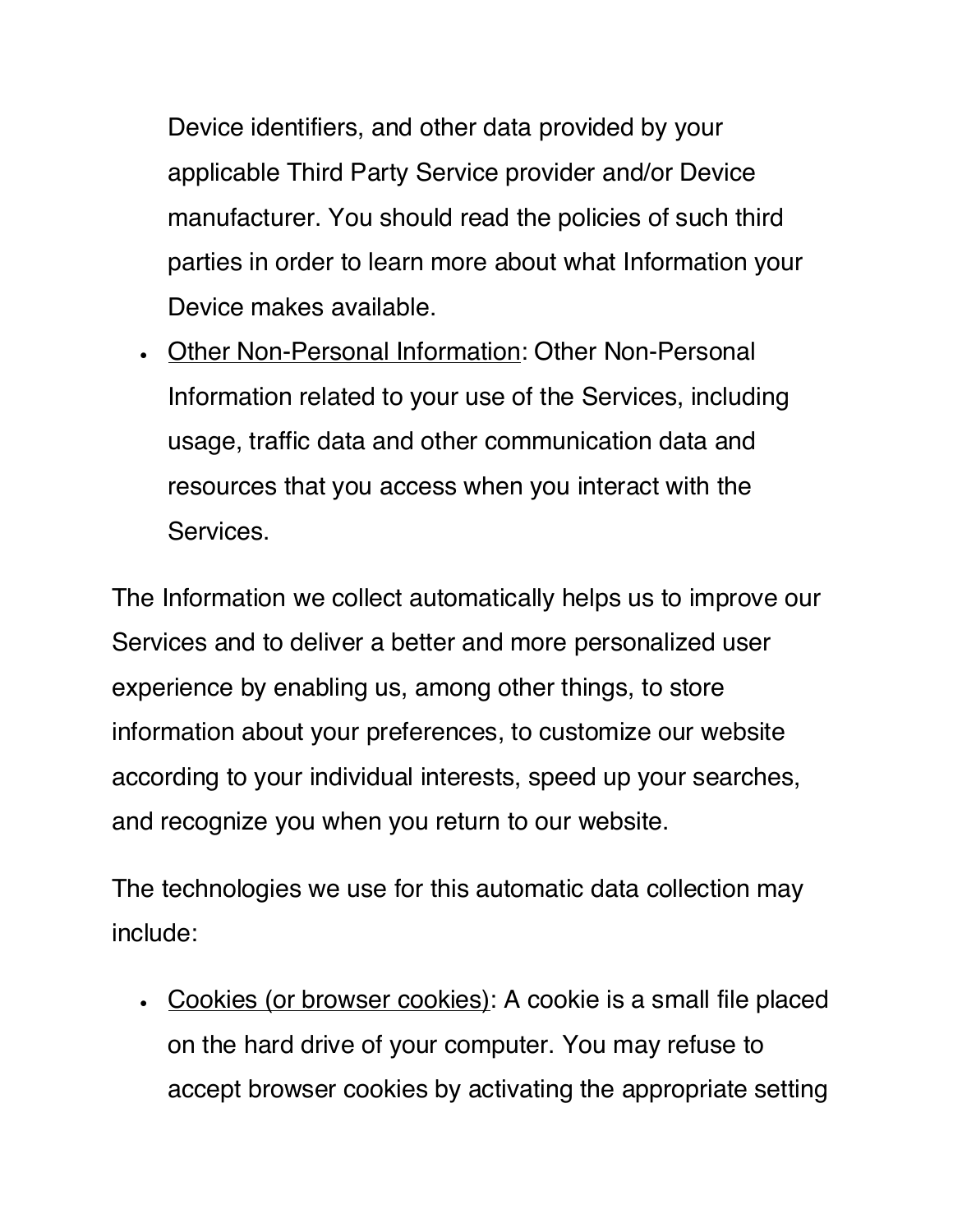on your browser. However, if you select this setting you may be unable to access certain parts of our website. Unless you have adjusted your browser setting so that it will refuse cookies, our system will issue cookies when you direct your browser to the Services.

- Flash Cookies: Certain features of the Services may use local stored objects (or Flash cookies) to collect and store Information about your preferences and navigation to, from and on the Services. Flash cookies are not managed by the same browser settings as are used for browser cookies.
- Web Beacons: Pages of the Services may contain small electronic files known as web beacons (also referred to as clear gifs. pixel tags and single-pixel gifs) that permit PRPG, for example, to count users who have visited those pages and/or for other related statistics (e.g., recording the popularity of certain content and verifying system and server integrity, etc.).
- **Local Storage: Local storage is an industry standard method** we may use to store and retrieve Information on a User's computer and/or Device (e.g., caching, HTML5, etc.) in a web browser. Your web browser may offer settings for you to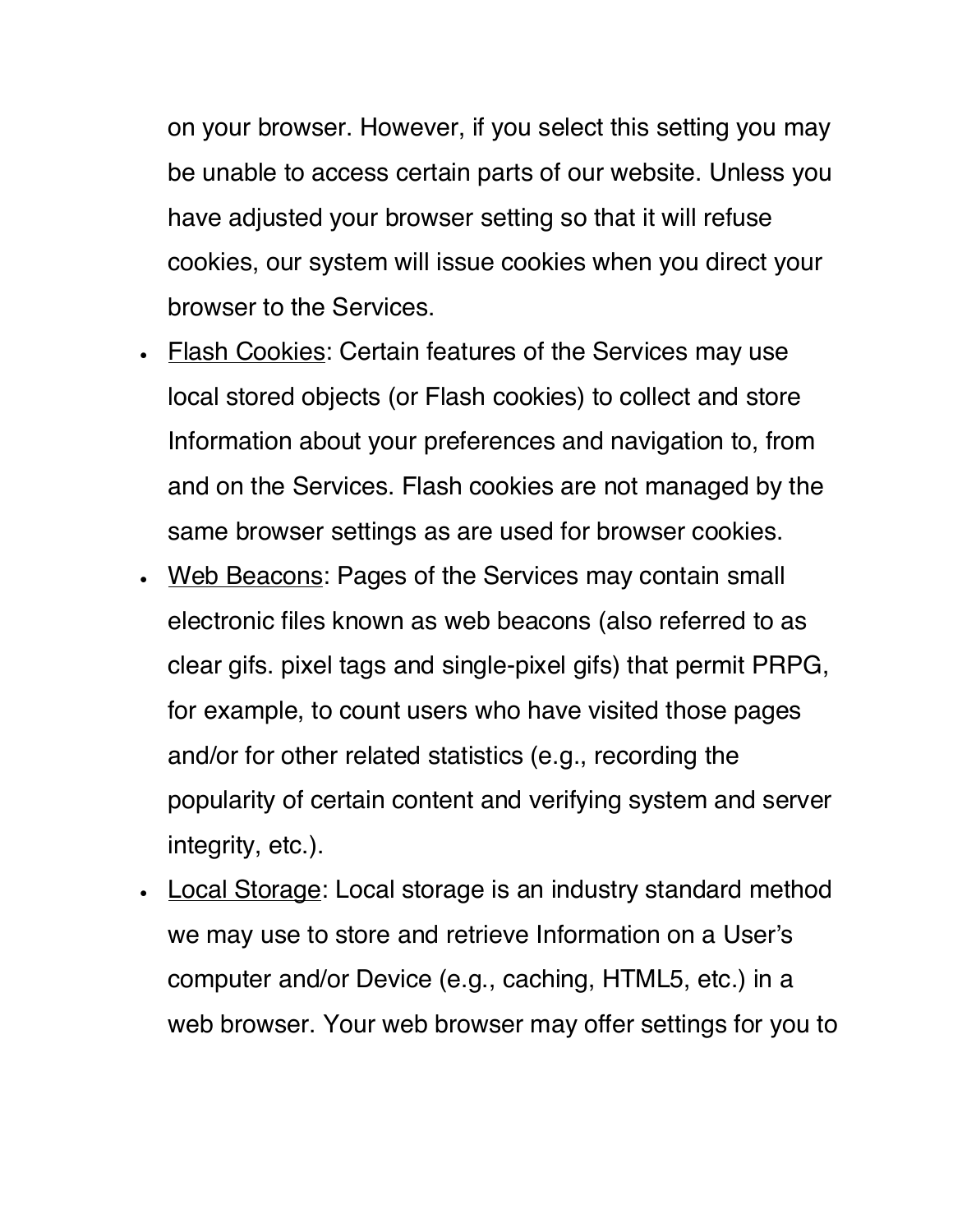control local storage options. Please see Section 6below for more details.

We may associate the information obtained through these technologies with other information we may collect about you so that we can, among other things, better customize your experience using the Services and/or the advertisements and promotions you see. Please see Section 6 below for more information on how to opt-out of the collection and use of Information collected via certain automatic collection technologies.

• **Information from Other Sources.** We may collect information from other sources, such as publicly available information from commercially available sources and information from our affiliates or business partners.

## **3. THIRD PARTY ADVERTISING/ANALYTICS SERVICE PROVIDERS**

We may also use a variety of third party advertising networks, data exchanges, traffic measurement service providers, marketing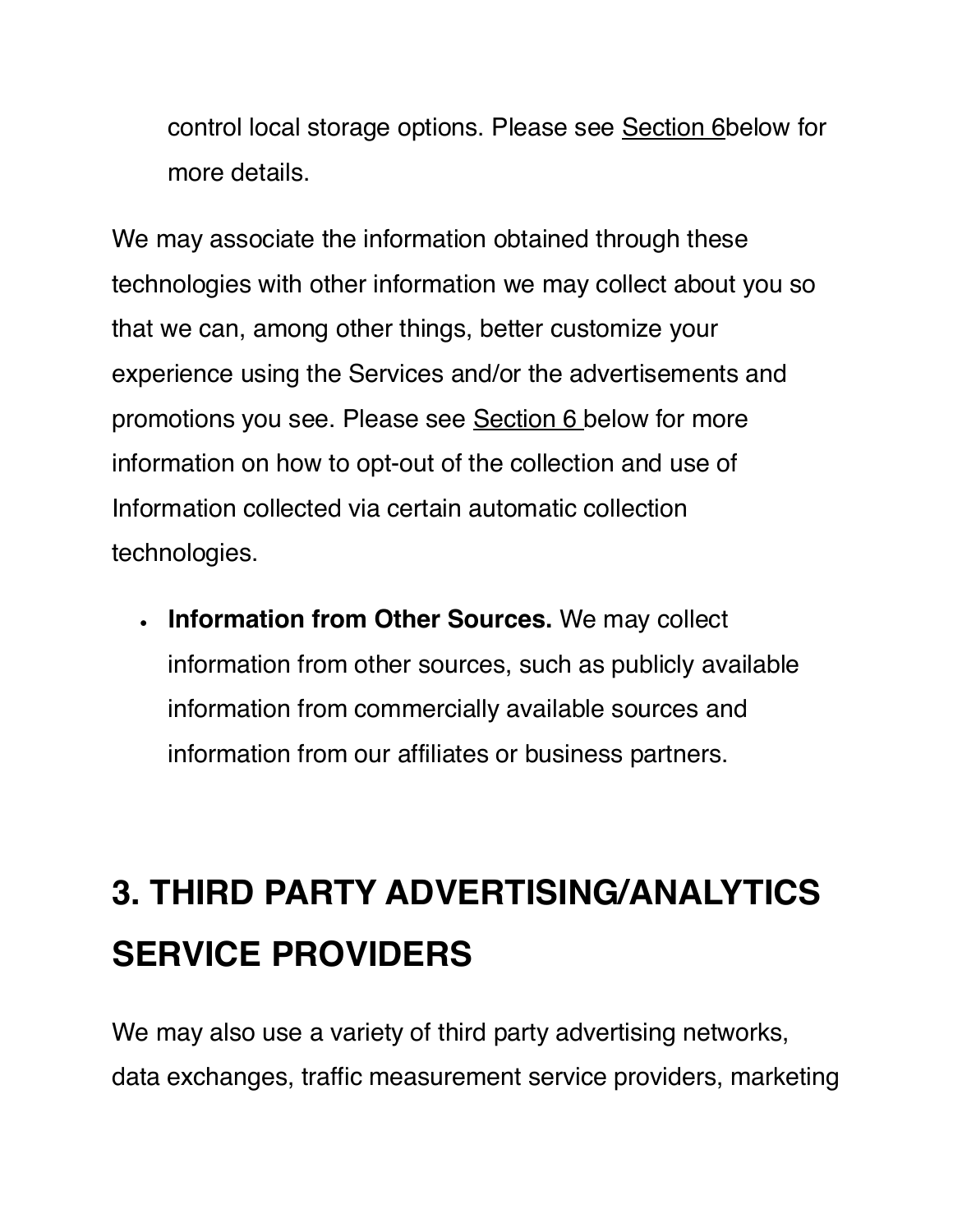analytics service providers and other third parties (collectively, "Third Party Advertising/Analytics Service Providers") to, for example, serve advertisements on our website, facilitate targeting of advertisements and measure and analyze advertising effectiveness and traffic on the Services. PRPG does not control these Third Party Advertising/Analytics Service Providers, and/or their use of tracking technologies, which is instead governed by the privacy policies of any such Third Party Advertising Service Provider. Please see Section 7 below for more information on how to opt-out of the collection and use of Information collected via certain automatic collection technologies.

## **4. HOW WE MAY USE AND DISCLOSE YOUR INFORMATION**

We use the Information we collect to provide our Website and all its features to you, including to (a) measure and improve the Services, (b) improve your experience with both online and offline services by delivering content that you will find relevant and interesting, including advertising and marketing messages, (c) allow you to comment on content; and (d) provide you with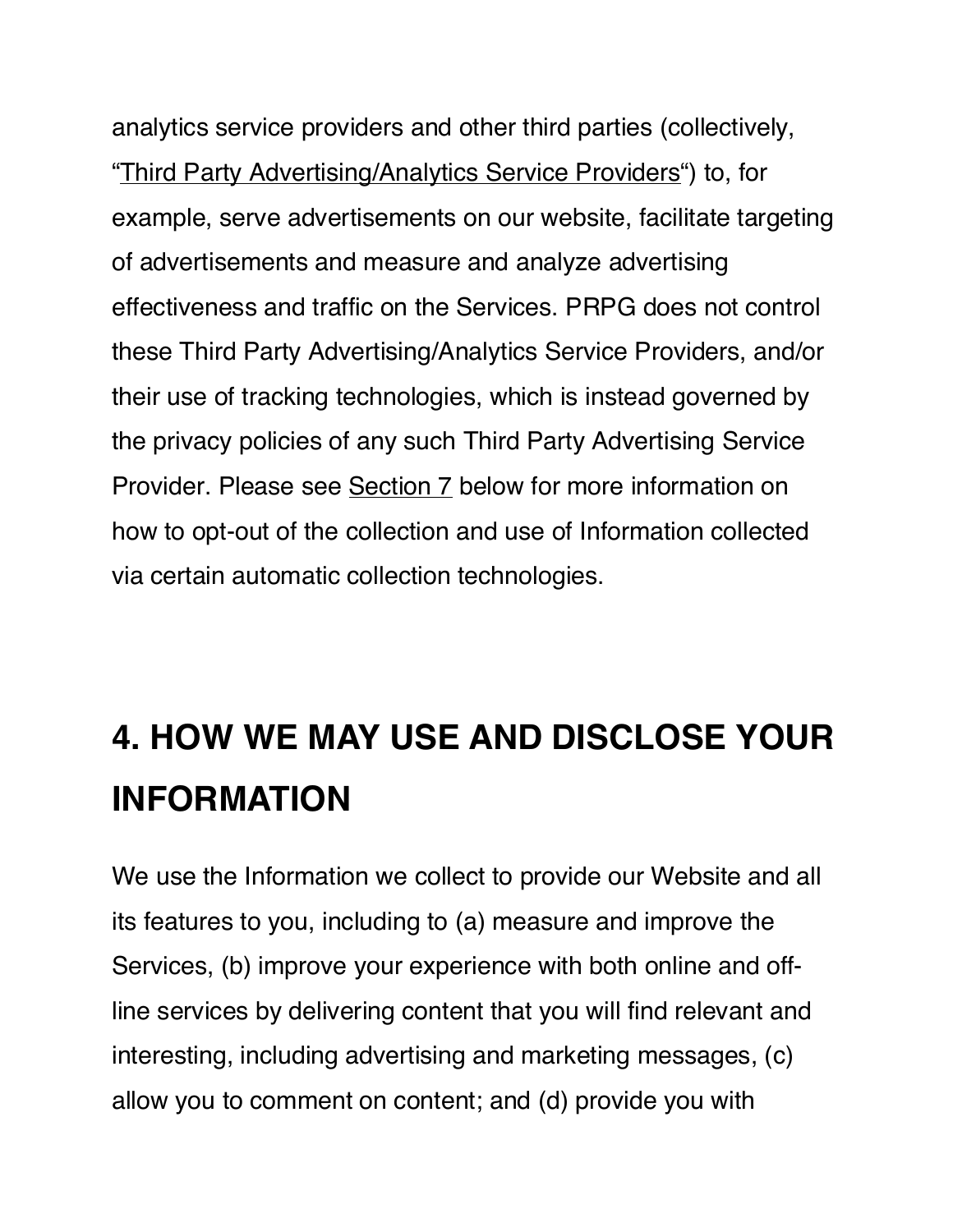customer support and to respond to inquiries. Additionally, we may also use the Information we collect about you as follows:

- **To allow service providers, contractors and other third parties to assist us in providing and managing our website:** We may make your Information available to certain third party service providers, such as contractors, agents or sponsors, who help us manage or provide our website.
- **To provide co-branded services and features:** We may offer co-branded services or features, such promotions, together with a third party ("Co-Branded Services"). These Co-Branded Services may be hosted on the Services or on the third party's service. By virtue of these relationships, we may share the Information you submit in connection with the Co-Branded Service with the third party. The third party's use of your Information will be governed by the third party's privacy policy.
- **To deliver relevant advertisements:** We and our service providers may use the Information we collect from and about you to deliver relevant advertisements to you when you use the Services or another service.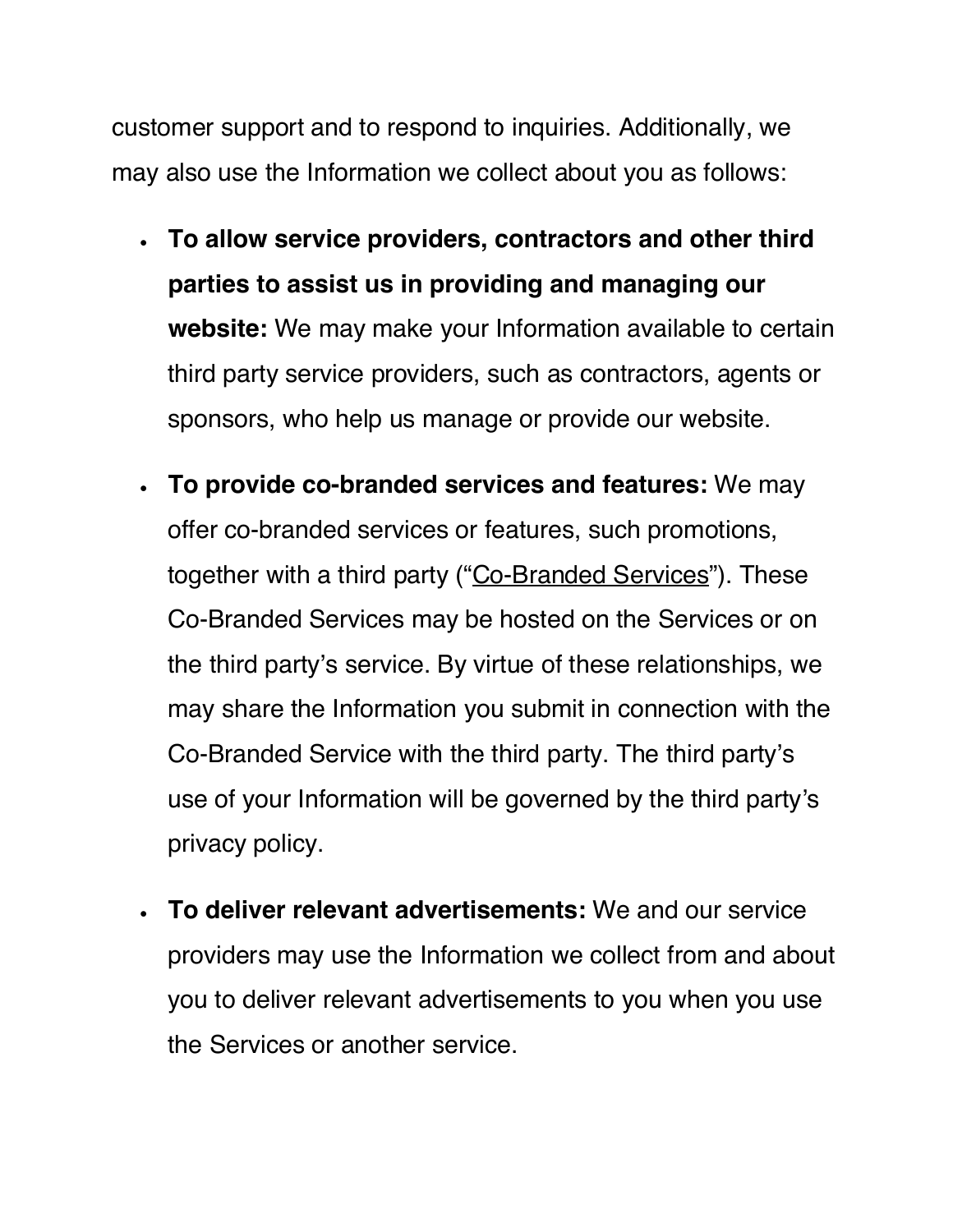- **To contact you:** We may periodically send promotional materials or notifications related to the Services and/or your User Account.
- **To share with our affiliates:** We may share your Information with our affiliates for the purposes described in this Privacy Policy.
- **To share with business partners:** We may share your Information with business partners to permit them to send you marketing communications consistent with your choices and preferences.
- **To disclose certain Information in User Content intended for disclosure:** We may provide you and other Users with an opportunity to participate in viewing communities and other message, comment and communication features on our Website, including in connection with Third Party Services, and may provide you with the opportunity to submit, post, publish and otherwise make available User Content to other Users of the Services or to the public. Certain Personal Information associated with the User Content, for example, your name or photograph, may be intended for disclosure. We will disclose any such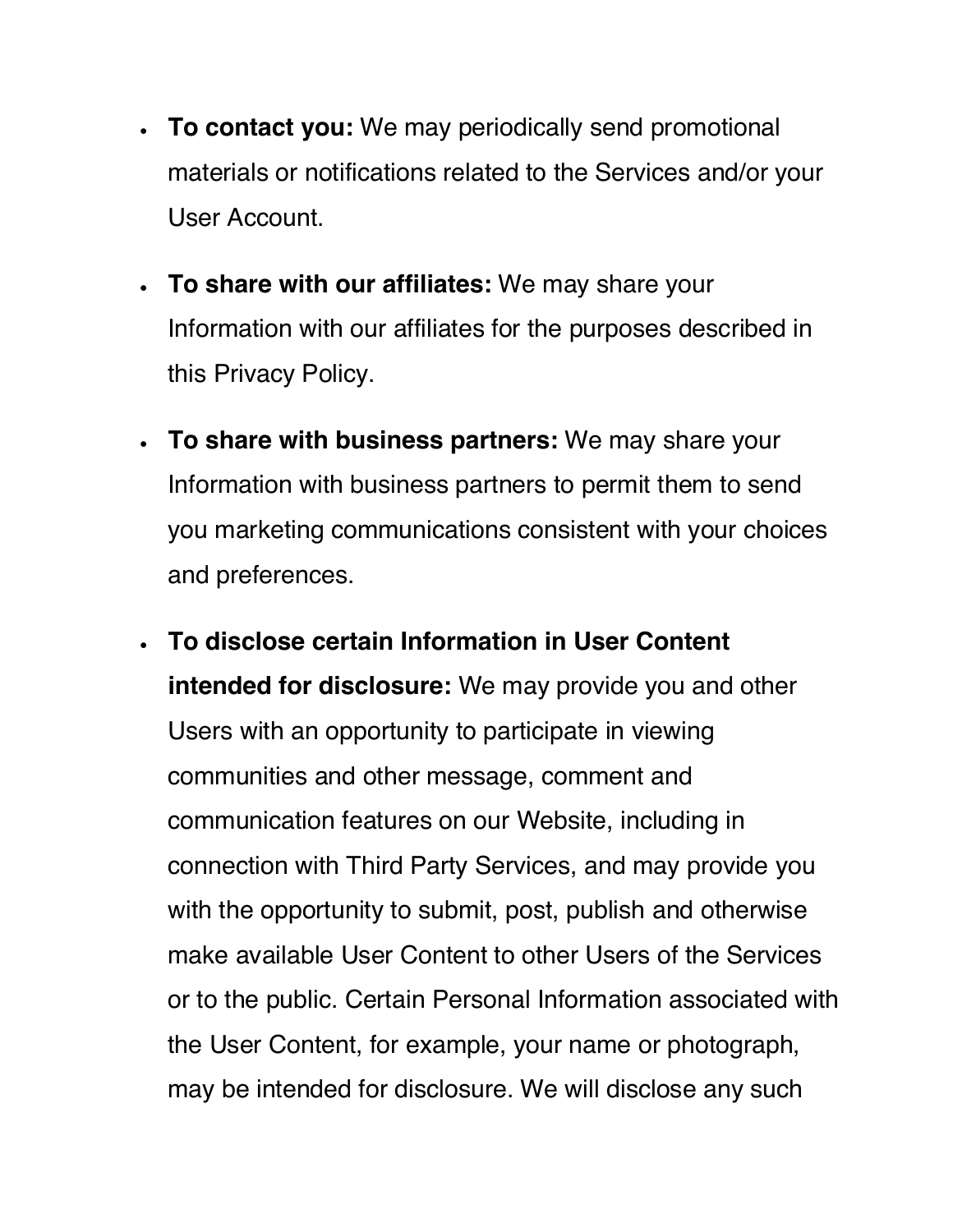Personal Information in connection with the display of, and other services relating to, such User Content. You acknowledge that once submitted, posted, published and/or otherwise made available, User Content may be distributed outside the Services by Users with access to such User Content and information, and that the Services do not control who views or distributes same. You may not be able to "undo" or "delete" any User Content. Accordingly, you should not submit, post, publish or otherwise make available any User Content you wish to remain private or confidential or which may contain any sensitive information. Please see the **Terms of Use Agreement** for more information regarding User Content and the terms and conditions associated therewith.

• **To protect the rights of PRPG and others:** We may disclose your Information where necessary in order to: (i) protect, enforce, or defend the legal rights, privacy, safety, or property of Readerlink and our affiliates and their respective employees, agents and contractors (including enforcement of our agreements and our Terms of Use Agreement); (ii) protect the safety, privacy, and security of Users of our Website or members of the public; (iii) protect against fraud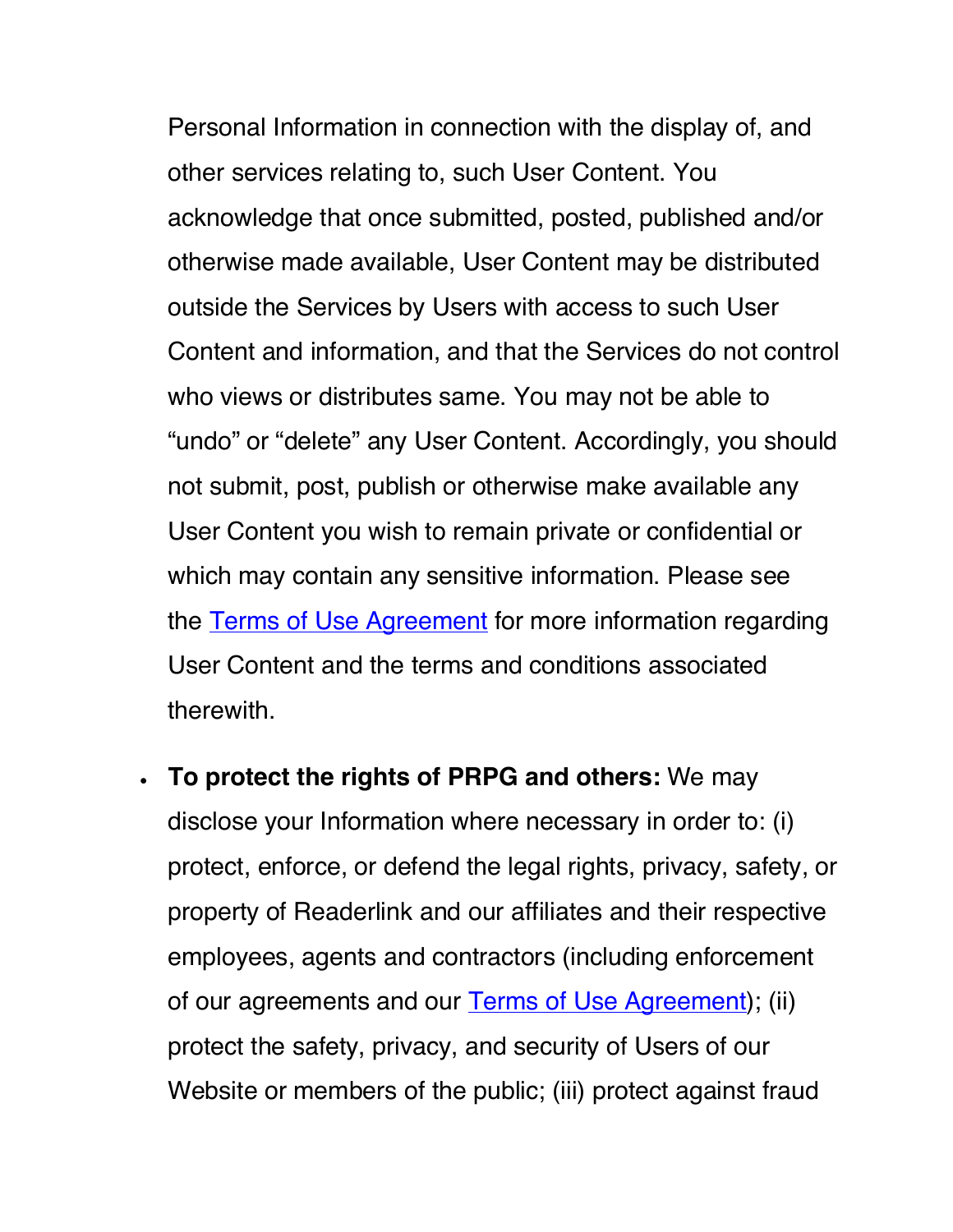or for risk management purposes; (iv) comply with the law or legal process; and/or (v) respond to requests from public and government authorities.

- **To complete a merger or sale of assets:** If PRPG sells all or part of its business or makes a sale or transfer of its assets or is otherwise involved in a merger or transfer of all or a material part of its business, we may transfer your Information to the party or parties involved in the transaction as part of that transaction.
- **For other purposes for which you provide your consent.** We may use your information for other purposes which are disclosed to you at the time your information is collected or for purposes which can be inferred from or are obvious, given the circumstances of collection. For example, if you give us your Personal Information when entering a contest we will use that information to facilitate your participation in that contest.

### **5. USER CHOICE AND ACCESS**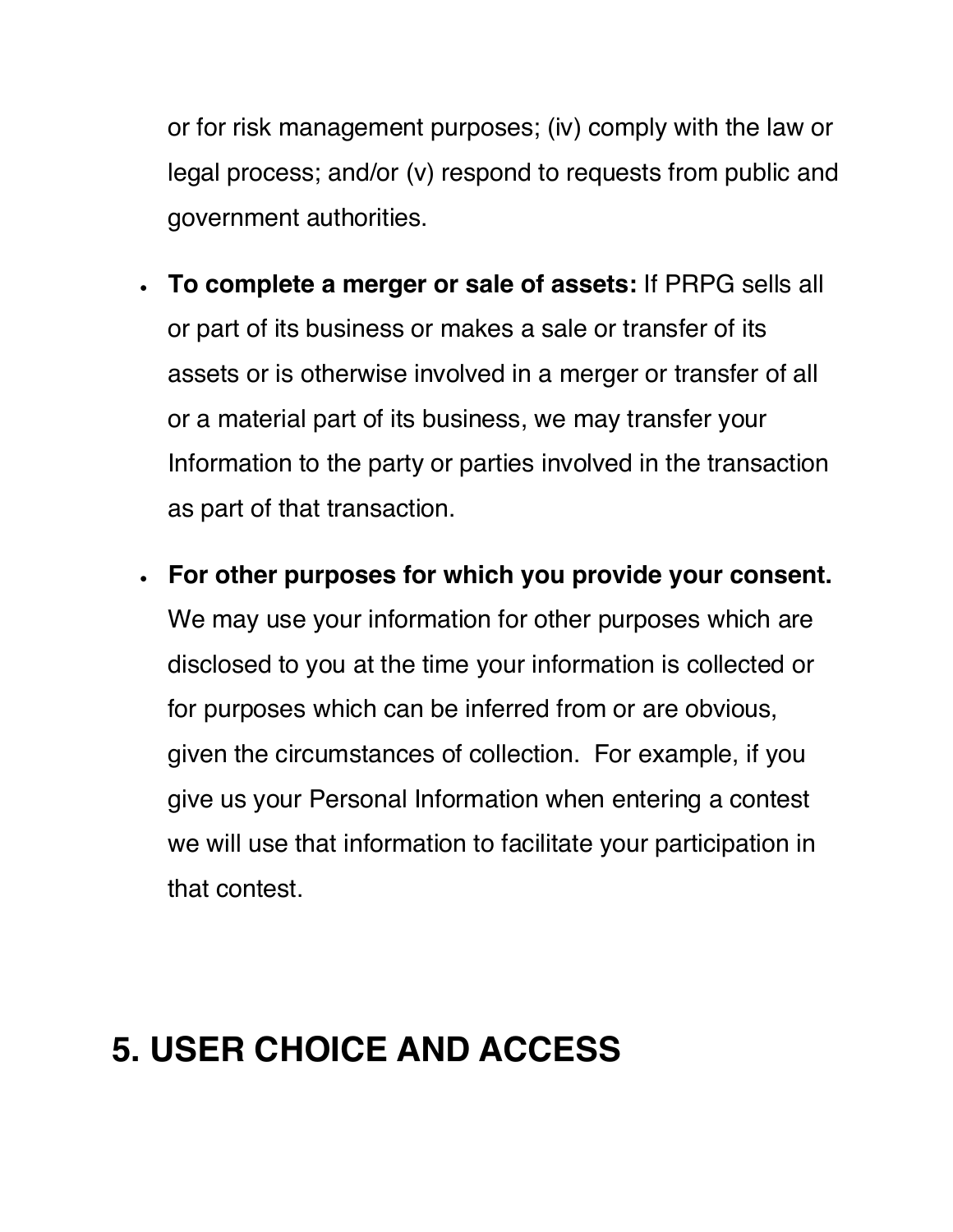We strive to provide you with as many choices as possible to access, review, correct, update, suppress, or otherwise limit our use of the Information you have previously provided directly to us, including:

- **User Account Settings**: If you have registered for a User Account, you may have the ability to access and use certain features and functionality that provide you with the ability to set certain privacy, permission and User Account options on our Website that, among other things, (a) allow you to control the visibility of your User profile and User Content with the public and/or other Users of the Services, (b) limit the provision of certain Information to us, (c) limit our ability to take certain actions that may disclose your Information, and/or (d) update and revise certain Information you have previously provided. Please be aware that that if you limit the collection of certain Information, you may not be able to use all of the features and functionality of our Website.
- **Email:** You may also contact us by email at privacy@readerlink.com. In your request, please include your email address, name, address, and telephone number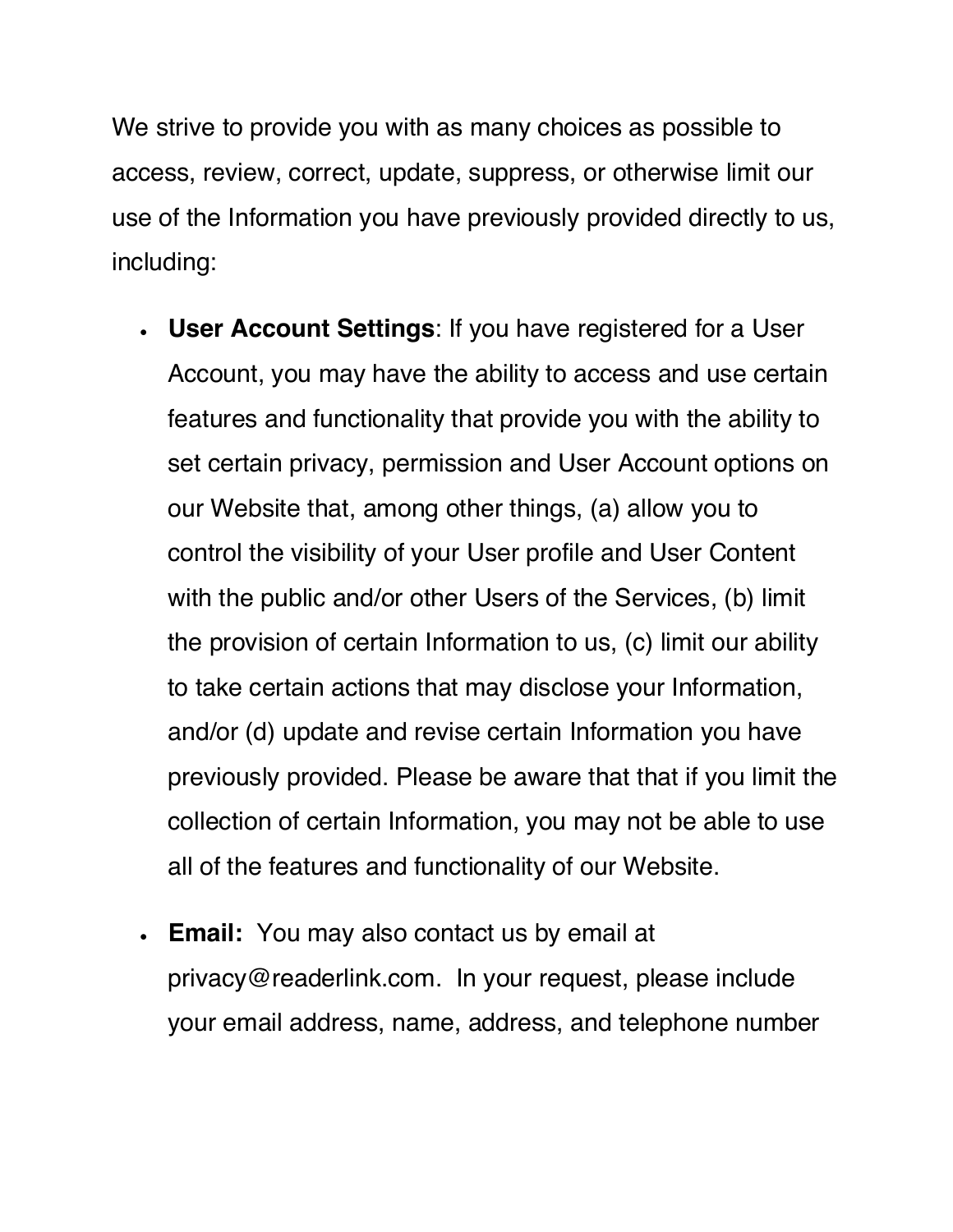and specify clearly what information you would like to access, change, update, or suppress.

Additionally, you may opt-out of:

- **Receiving electronic communications (Email) from us**: If you no longer want to receive marketing-related emails from us on a going-forward basis, you may opt-out of receiving these marketing-related emails by (a) changing or editing your preferences of your User Account using the User Account settings (as described above), (b) contacting us via email in accordance with the procedure set forth above, and/or (c) using the opt-out mechanism ("Unsubscribe from this list" link) that appears at the bottom of such emails. Please note that there are certain service notification emails that you may not opt-out of, such as emails regarding your transactions with us.
- **Our sharing of your Personal Information with third parties for their marketing purposes**: You may request that we do not share your Personal Information on a goingforward basis with third parties for their direct marketing purposes by contacting us via email in accordance with the procedure set forth above.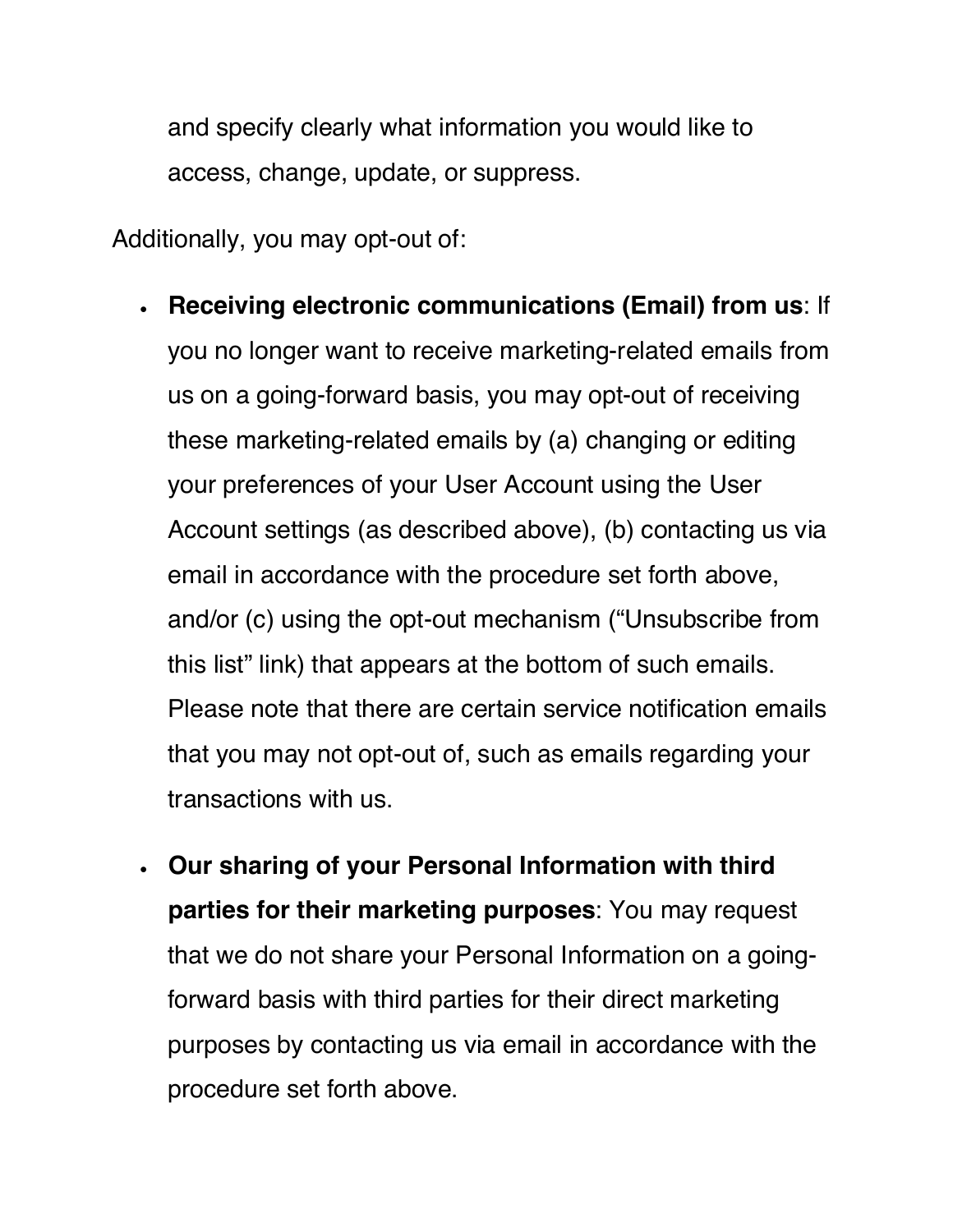We will try to comply with your request(s) as soon as reasonably practicable.

# **6. OPTING-OUT OF USE OF CERTAIN INFORMATION THAT MAY BE COLLECTED BY TRACKING TECHNOLOGIES**

• **Tracking Technologies Set by Third Party Advertising/Analytics Service Providers and Similar Third Parties:** For more information about Third Party Advertising/Analytics Service Providers and similar entities that use tracking technologies, see http://www.aboutads.info/consumers, and to opt-out of such Third Party Advertising/Analytics Service Providers

advertising practices, go

to http://www.aboutads.info/choices/.

For example, we use Google Analytics to help us analyse how visitors use our website. The information generated by the cookie, including your IP address, is transmitted to Google. This information is then used to evaluate visitors' use of the Website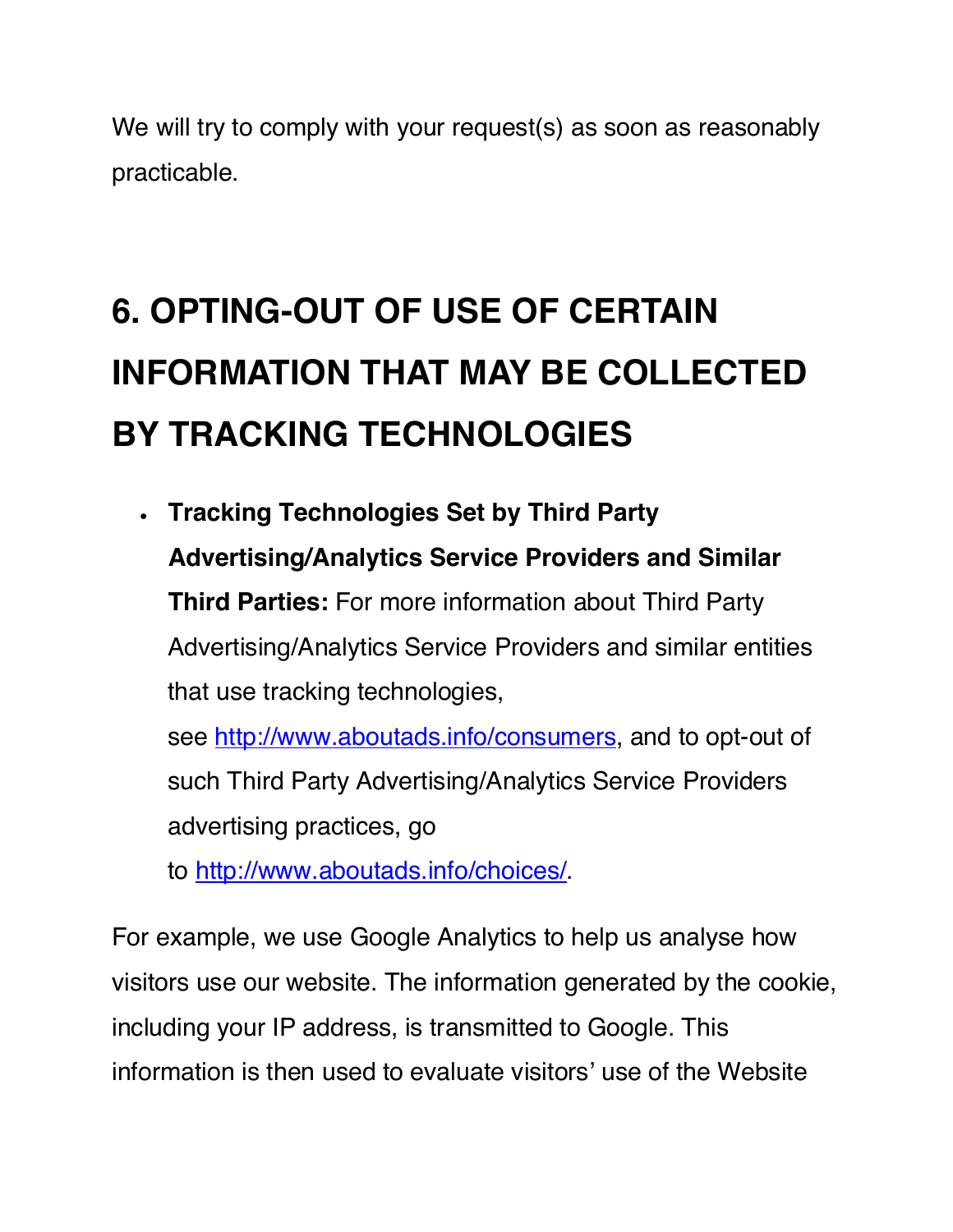and to compile statistical reports on Website activity for us. We do not use the statistical analytics tool to track visitors to our Website. If you do not want any information to be collected and used by Google Analytics, you can install an **opt-out** in your web browser.

• **Tracking Technologies That We Use and Set on the Services:** Most browsers are initially set to accept cookies (other than Flash cookies) and allow local storage, but you should be able to change your settings to notify you when a cookie is being set or updated, local storage is being used, and/or to block cookies and/or the use of local storage altogether. Please consult the "Help" section of your browser for more information.

Most web browsers automatically accept cookies, but you can change your browser's settings to disable all or certain cookies if you wish. For more information on how to manage browser cookies, see http://www.allaboutcookies.org. Click on the links below to learn how to manage cookies on these browsers:

- Google Chrome
- Microsoft Edge
- Mozilla Firefox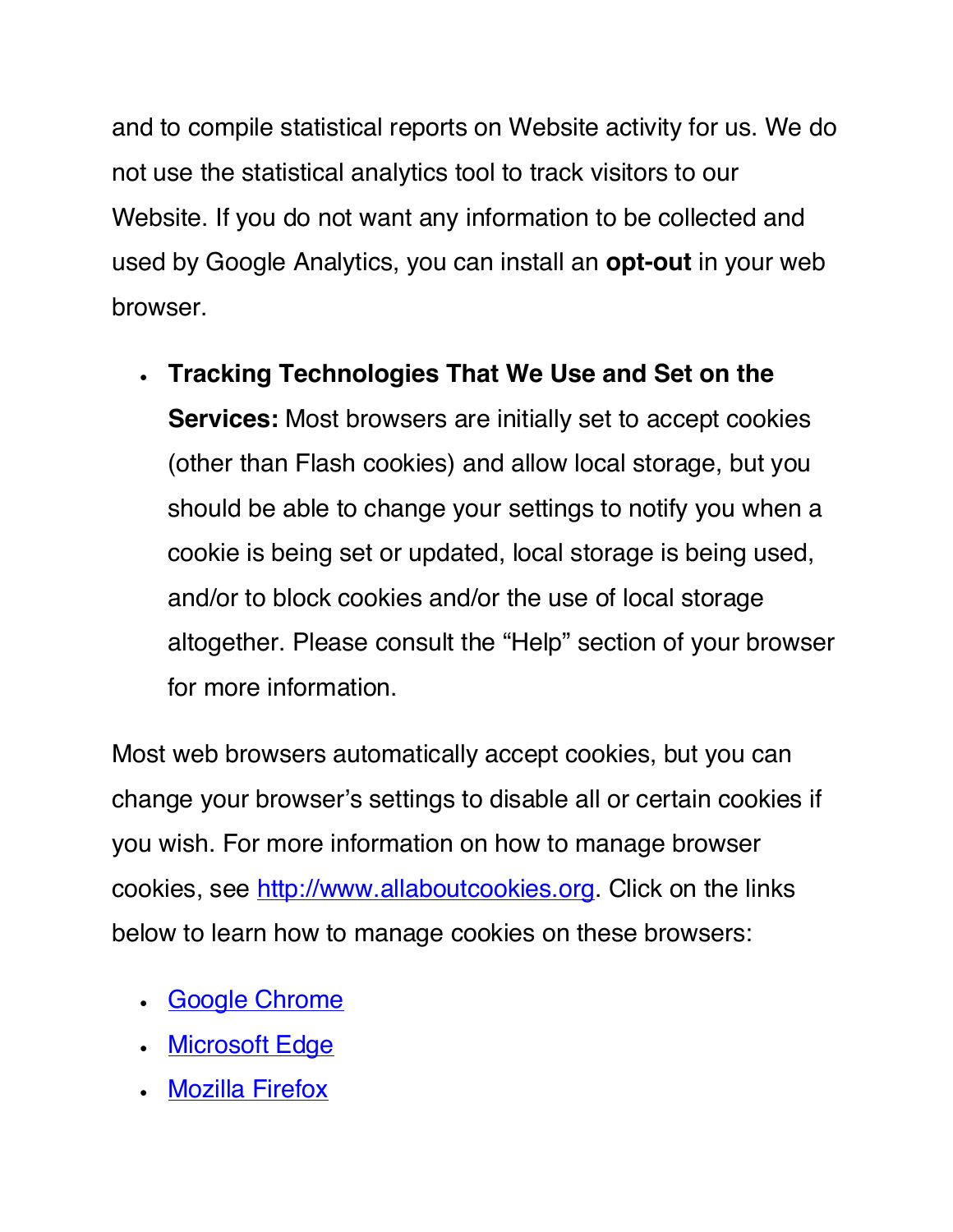- **Microsoft Internet Explorer**
- Opera
- Apple Safari
- **Flash Cookies:** Users can manage the use of Flash technologies, with the Flash management tools available at Adobe's website, see http://www.adobe.com/privacy/flashplayer.html.
- **Do-Not-Track Signals:** There is not currently an industry standard regarding how we should respond to these signals. Therefore, with respect to "do not track signals", we currently do not take action in response to these signals, but, if a standard is established and accepted, we may reassess how to respond to these signals.

Please note that by blocking any or all cookies you may not have access to certain features, content and/or other personalization available through the Services.

### **7. DATA COLLECTION FROM CHILDREN**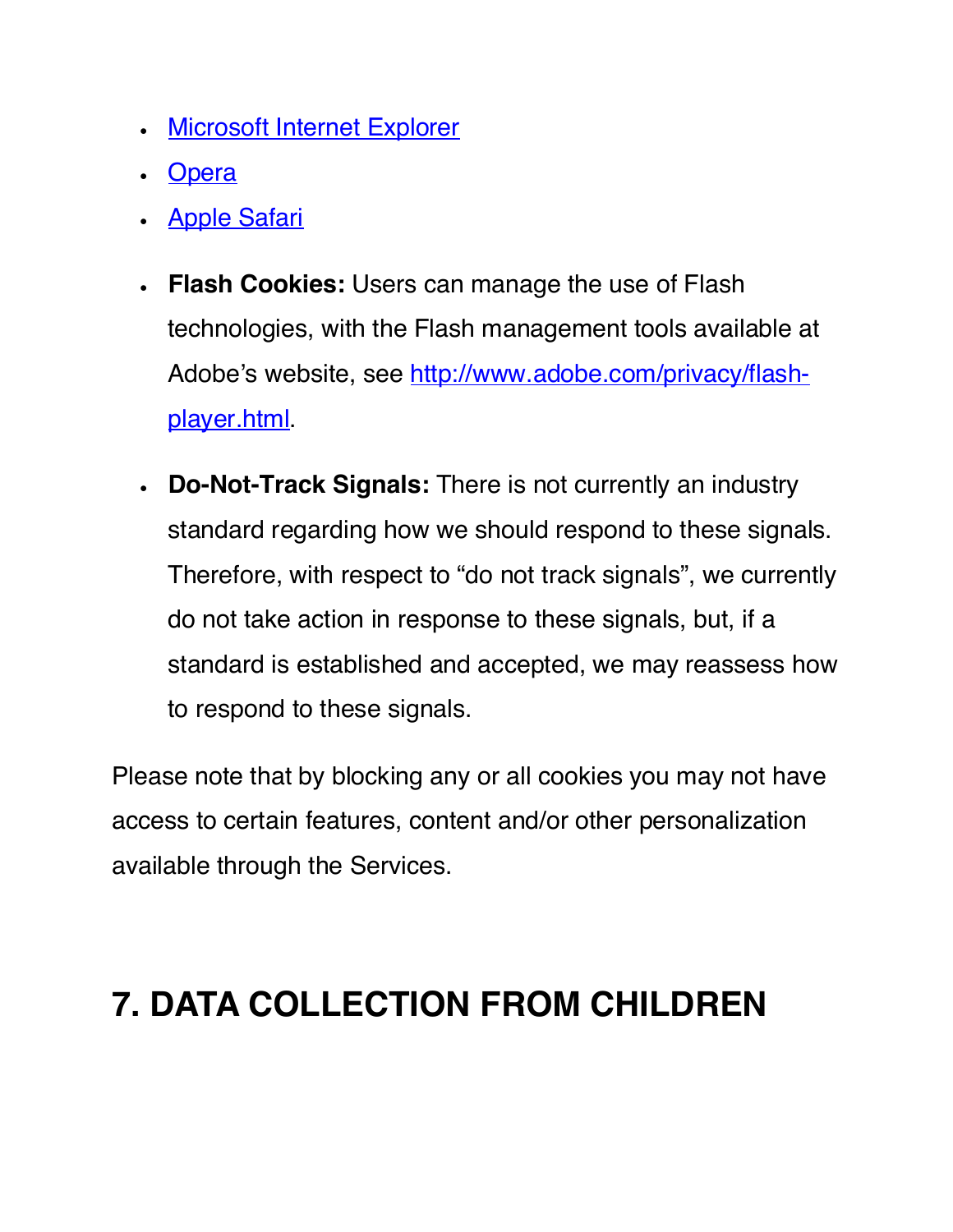Our Services are not directed to persons under 16 years of age. If you become aware that your child has provided us with personal information without your consent, please email us at privacy@readerlink.com. We do not knowingly collect Personal Information from children under 16, and if we become aware that a child under 16 has provided us with Personal Information, we will take steps to remove such information and terminate the child's account (if any).

#### **8. SECURITY**

While no data transmission over the Internet is 100% secure from intrusion, we maintain commercially reasonable physical, electronic and procedural safeguards to protect your Information. However, regardless of our efforts, it is possible that third parties may unlawfully intercept or access transmissions or private communications over an unsecured transmission. We also limit access to the Services by our own employees, contractors, service providers and those individuals who are authorized for the proper handling of such information. We require that our third party contractors and service providers follow similar standards of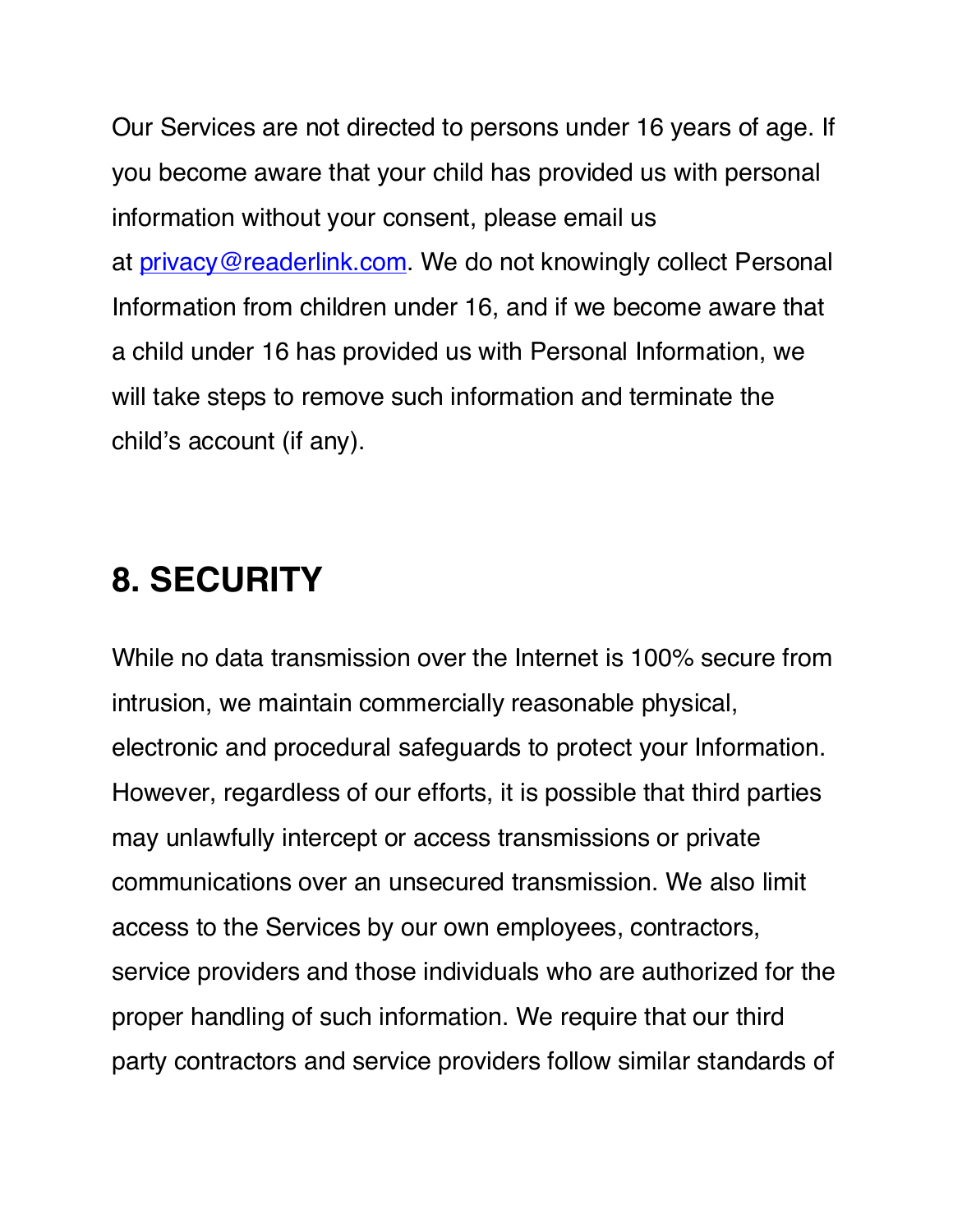security and confidentiality. However, regardless of our efforts, no one can guarantee the complete safety of your Information.

### **9. DATA RETENTION**

We will retain your Information for the period necessary to fulfill the purposes outlined in this Privacy Policy unless a longer retention period is required or allowed by law. Please be aware that even after you cancel your User Account, copies of certain Information from your User Account may remain viewable under certain circumstances. Because of the nature of caching technology, your User Account may not be instantly inaccessible to others. We may also retain backup information related to your User Account on our servers for some time after cancellation for fraud detection or to comply with applicable law or our internal security policies. Further, it is not always possible to completely remove or delete all of your Information due to technical constraints, contractual, financial or legal requirements.

### **10. YOUR CALIFORNIA PRIVACY RIGHTS**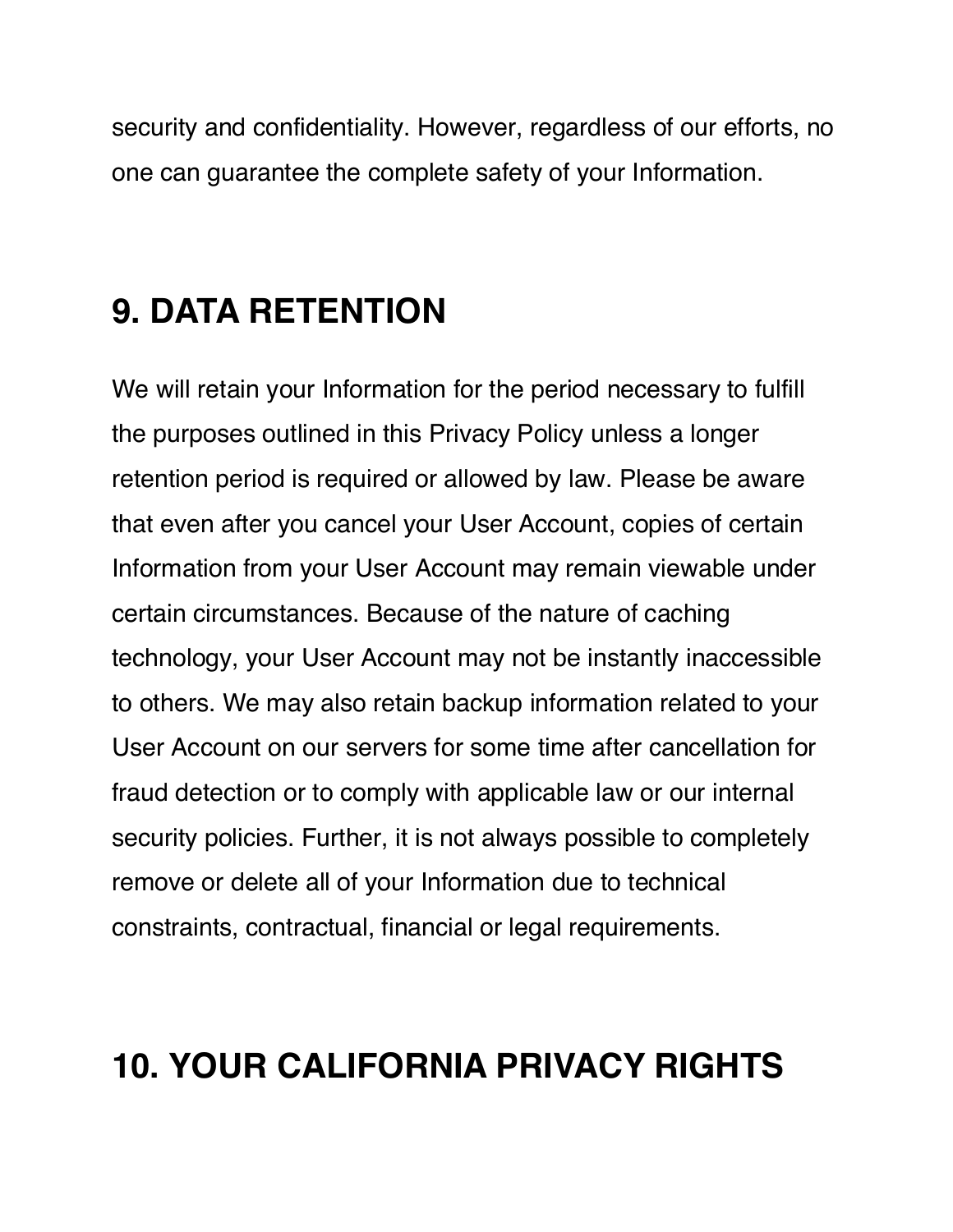Pursuant to applicable California law, including the CCPA, Readerlink makes the following disclosures regarding the personal information it collects:

| <b>Category of Personal</b><br><b>Information</b>                                                                                                                                     | <b>Category of Source</b><br>from Which Data is<br><b>Collected</b> | <b>Purpose of</b><br><b>Collection</b>                                                                                                                                                                                                                            | Category of<br><b>Third Parties to</b><br><b>Whom Data is</b><br><b>Disclosed</b> |
|---------------------------------------------------------------------------------------------------------------------------------------------------------------------------------------|---------------------------------------------------------------------|-------------------------------------------------------------------------------------------------------------------------------------------------------------------------------------------------------------------------------------------------------------------|-----------------------------------------------------------------------------------|
| Name, phone number,<br>date of birth, e-mail<br>address, zip code,<br>country, mailing<br>address, demographic<br>information, profile<br>information, and credit<br>card information | Directly from user                                                  | To operate, manage,<br>and make the Service<br>available to our users;<br>billing, identification<br>and authentication; to<br>contact users about<br>their use of the<br>Service; to provide co-<br>branded services and<br>features; to provide<br>advertising. | <b>Service Providers</b>                                                          |
| Automatically collected<br>information such as IP<br>address, browser<br>information; device<br>information; usage<br>data                                                            | Cookies and other<br>tracking technologies                          | To improve the content<br>and functionality of the<br>Service and Site; to<br>conduct analytics                                                                                                                                                                   | N/A                                                                               |

Readerlink has not sold consumers' personal information in the twelve (12) months preceding the Effective Date of this Policy.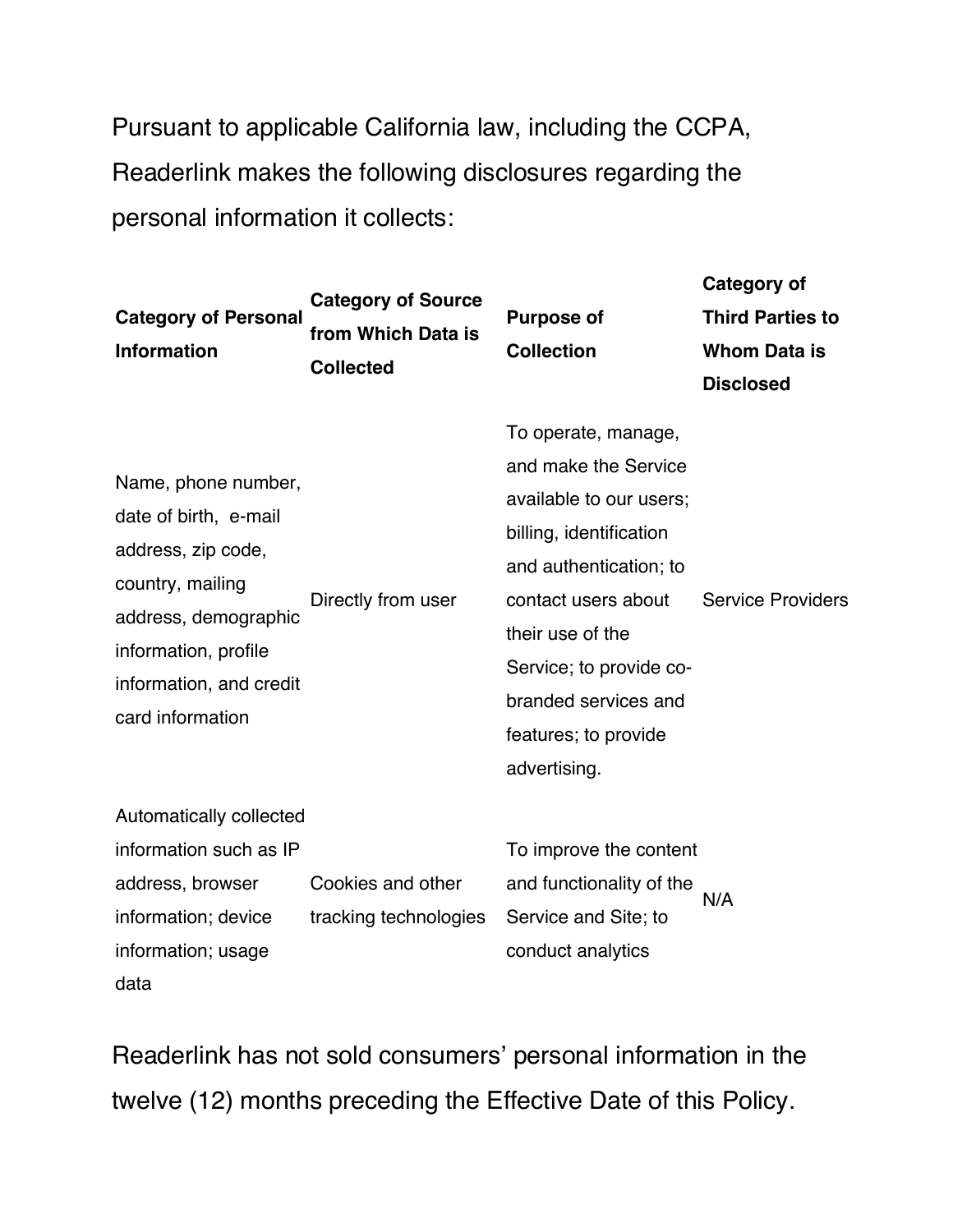If you are a California resident, pursuant to the CCPA, you have the right to request:

- the categories of personal information Readerlink has collected about you;
- the categories of sources from which your personal information is collected;
- the business or commercial purpose of collecting or selling your personal information;
- the categories of third parties with whom Readerlink shares your personal information;
- the specific pieces of personal information Readerlink has collected about you;
- the categories of personal information that Readerlink has sold about you and the categories of third parties to whom the personal information was sold, if applicable;
- deletion of your personal information; and
- an opt out of having your personal information disclosed or sold to third parties.

To submit a request, or designate an authorized agent to make a request under the CCPA on your behalf, please contact us at privacy@readerlink.com or call us at 1-800-549-5389. To verify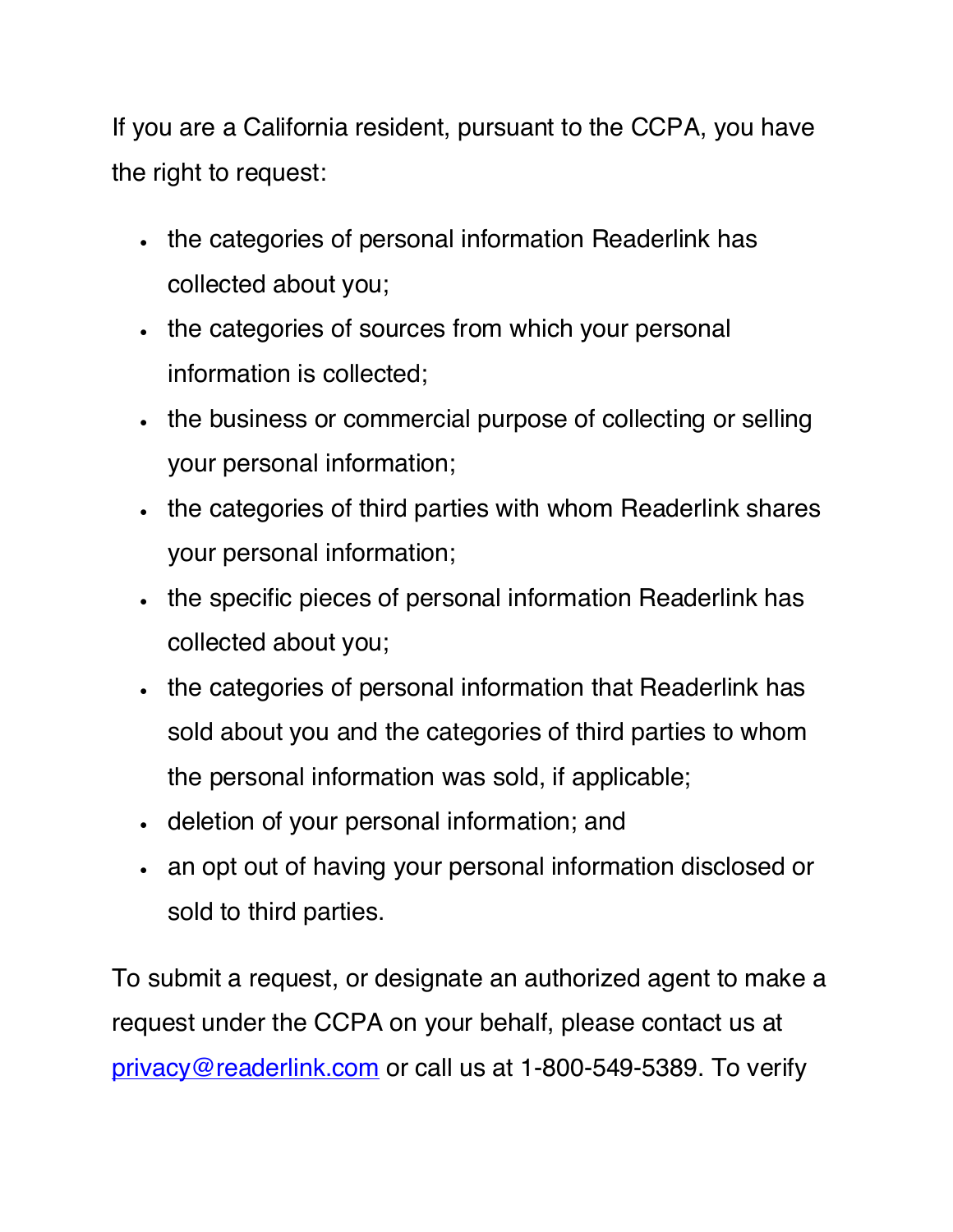your identity when you submit a request, Readerlink will match the identifying information you provide us to the personal information we have about you. If necessary, we may ask you to provide additional information for verification or ask for your oral confirmation regarding your request.

However, Readerlink will not be required to comply with your request to delete your personal information if it is necessary for Readerlink to maintain your personal information in order to:

- complete the transaction for which the personal information was collected, provide a good or service requested by you, or reasonably anticipated within the context of Readerlink's ongoing business relationship with you, or otherwise perform a contract between you and Readerlink;
- detect security incidents, protect against malicious, deceptive, fraudulent, or illegal activity; or prosecute those responsible for that activity;
- debug to identify and repair errors that impair existing intended functionality;
- exercise free speech, ensure the right of another consumer to exercise his or her right of free speech, or exercise another right provided for by law;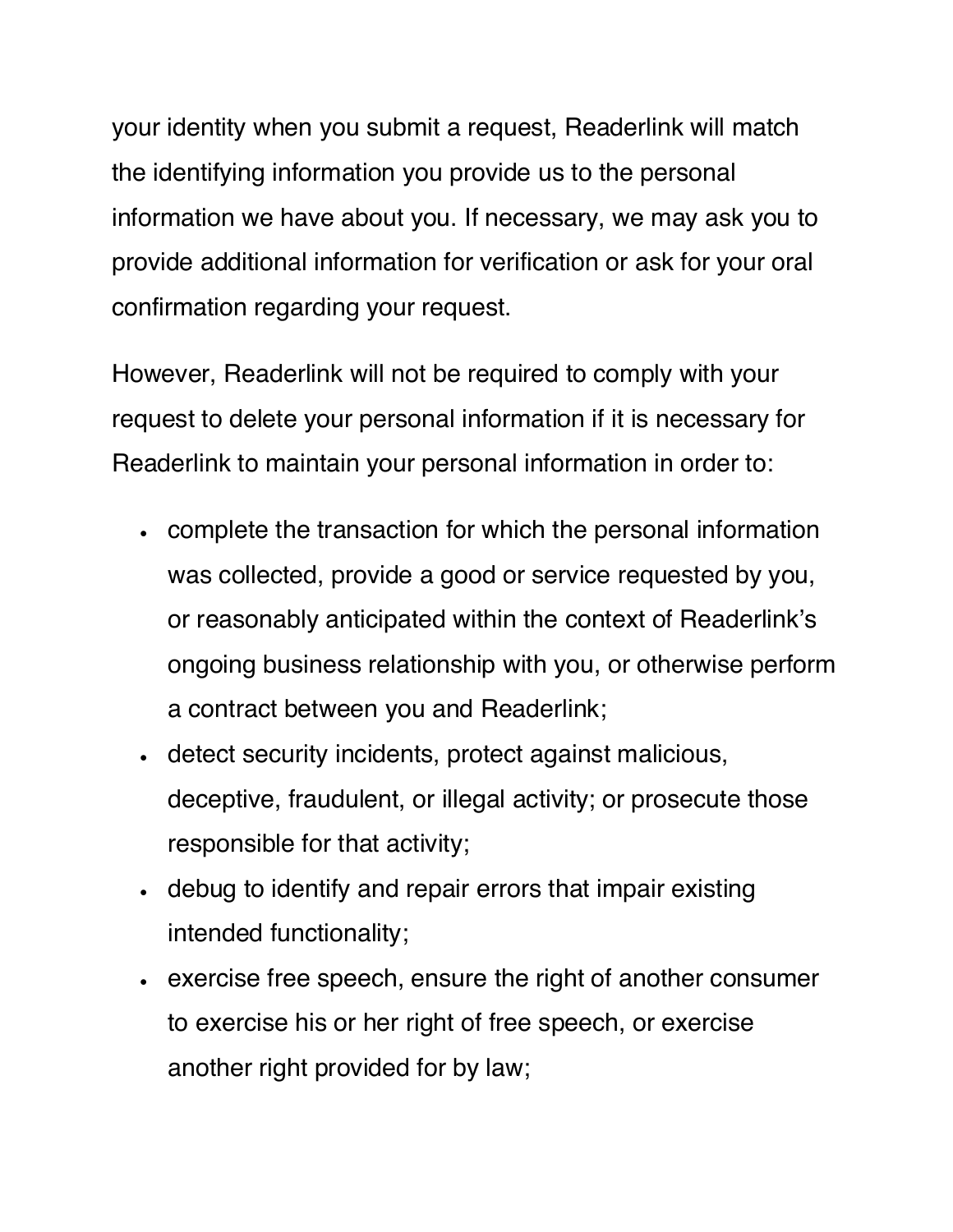- comply with the California Electronic Communications Privacy Act pursuant to Chapter 3.6 (commencing with Section 1546) of Title 12 of Part 2 of the Penal Code;
- engage in public or peer-reviewed scientific, historical, or statistical research in the public interest that adheres to all other applicable ethics and privacy laws, when Readerlink's deletion of the information is likely to render impossible or seriously impair the achievement of such research, if you have provided informed consent;
- to enable solely internal uses that are reasonably aligned with your expectations based on your relationship with Readerlink;
- comply with a legal obligation; or
- otherwise use your personal information, internally, in a lawful manner that is compatible with the context in which you provided the information.

Readerlink will not discriminate against you in the event you exercise any of the aforementioned rights under CCPA, including, without limitation, by:

• denying goods or services to you;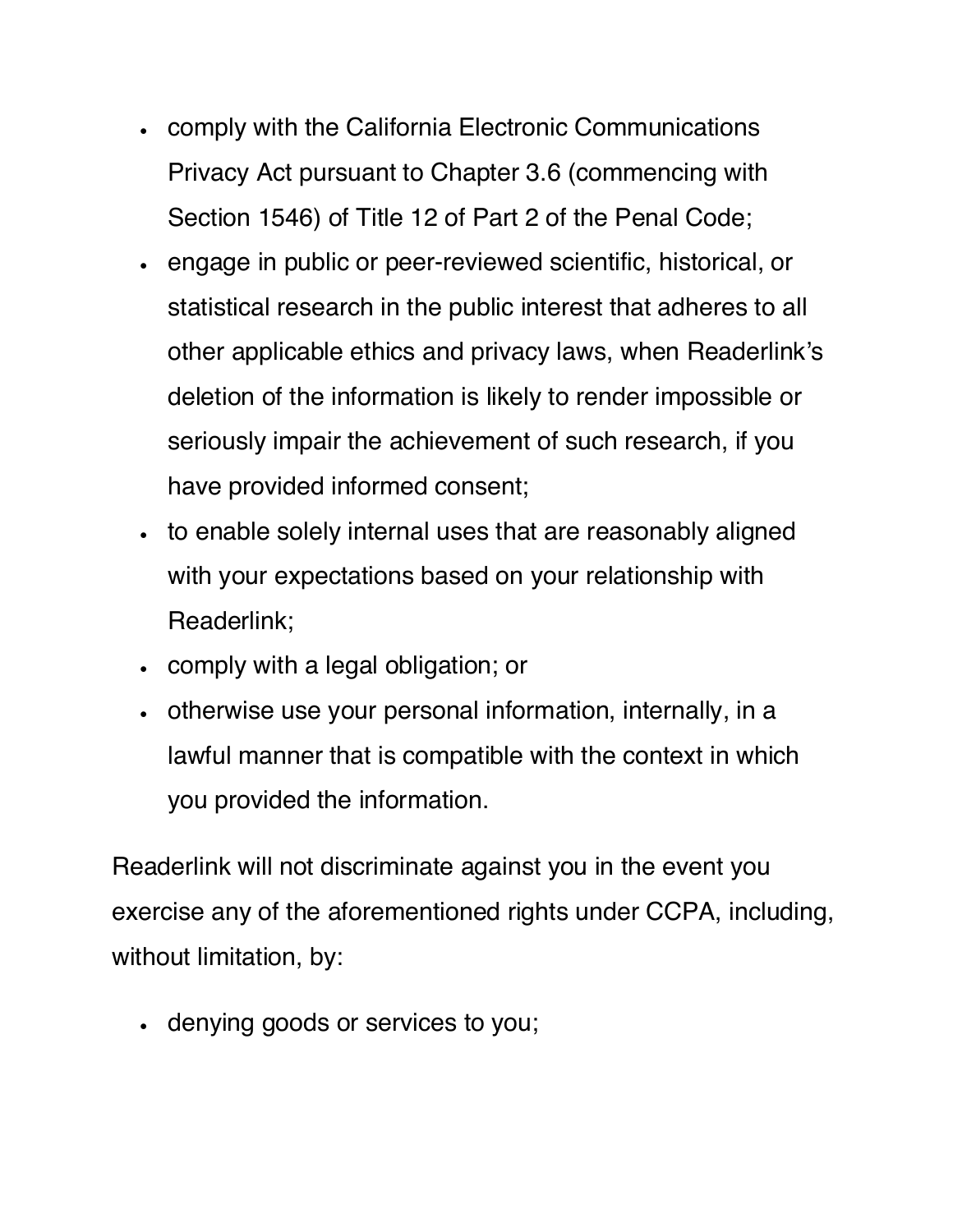- charging different prices or rates for goods or services, including through the use of discounts or other benefits or imposing penalties;
- providing a different level or quality of goods or services to you; or
- suggesting that you will receive a different price or rate for goods or services or a different level or quality of goods or services.

The Policy is available to consumers with disabilities. To access this Policy in an alternative downloadable format, please click [HERE].

Under California Civil Code Section 1798.83, individual customers who reside in California and who have an existing business relationship with us may request information about our disclosure of certain categories of Personal Information to third parties for the third parties' direct marketing purposes, if any.

To make such a request, send an email with the subject heading "California Privacy Rights" to privacy@readerlink.com or write to us at:

Printers Row Publishing Group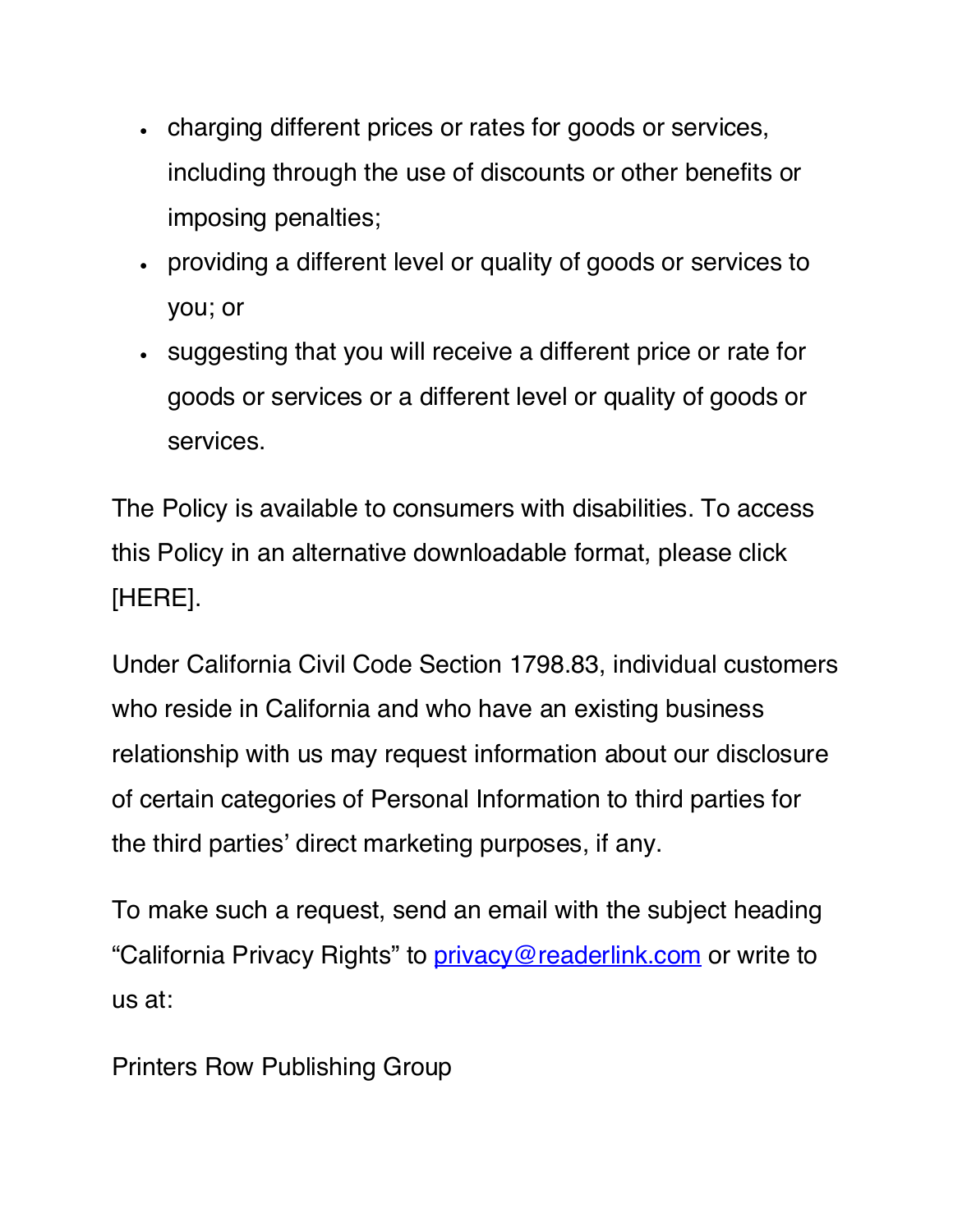9717 Pacific Heights Blvd

San Diego, CA 92121

In your request, please attest to the fact that you are a California resident and provide a current California address for our response. Please be aware that not all information sharing is covered by these California privacy rights requirements and only information on covered sharing will be included in our response. This request may be made no more than once per calendar year.

#### **11. YOUR NEVADA PRIVACY RIGHTS**

We do not currently sell your covered information as those terms are defined under applicable Nevada law. However, you may still submit an opt-out request and we will honor that request as required by Nevada law if we were to ever engage in such a sale in the future. If you are a Nevada resident and would like to optout of future sales of your covered information, please contact us privacy@readerlink.com. Your request must include your full name, street address, city, state, zip code, and an e-mail address so that we can contact you if needed regarding this request. You may also be required to take reasonable steps as we determine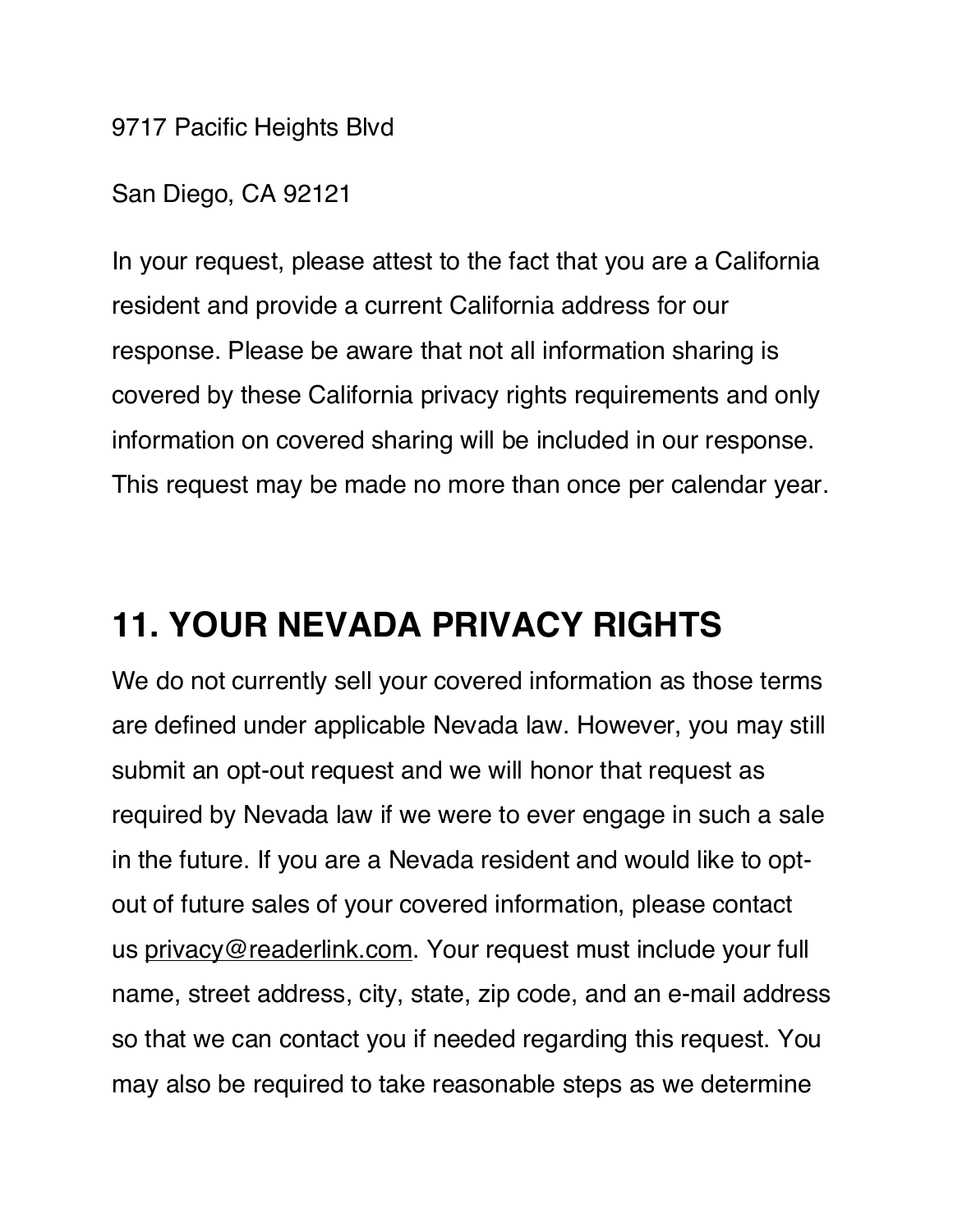from time to time in order to verify your identity and/or the authenticity of the request. We will respond to your request within 60 days either confirming that your request has been processed or indicating that we need an additional 30 days to complete the request.

## **12. INDIVIDUALS WITHIN THE EUROPEAN UNION**

#### **Controllers of Personal Data**

Printers Row Publishing Group division of

9717 Pacific Heights Blvd

San Diego, CA 92121

is the data controller of the personal data processed through the Website.

#### **Legal Bases for Processing Personal Data**

If you are an individual located in the European Union (EU), we collect and process personal data about you where we have a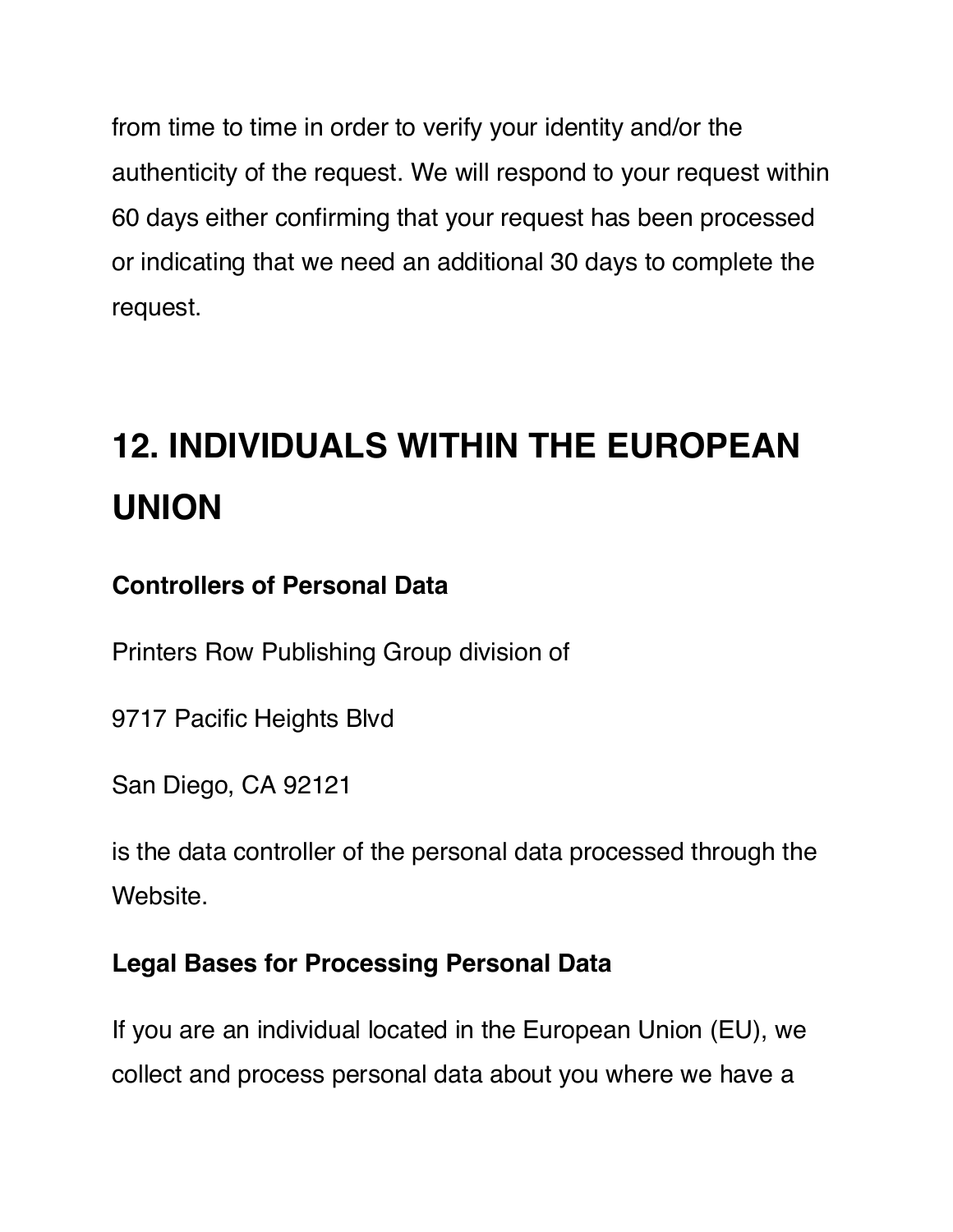legal basis for doing so under applicable EU laws. This means we collect and process your data only when:

- It is necessary for a legitimate interest (which is not overridden by your individual privacy interests), such as preventing fraud, improving our website, and increasing the security of the website and network infrastructure;
- You have consented to this collection and processing for a specific purpose;
- It is necessary to fulfil our contractual obligations; or
- It is necessary to comply with a legal obligation.

Where we rely on your consent to process your personal data, you have the right to withdraw or decline consent at any time. Some examples of where we rely on your consent to process your personal data include sending you our newsletter and marketing emails. If you wish to withdraw your consent, please contact us at privacy@readerlink.com.

Some examples of our legitimate interests for processing personal data include:

- Website and network security;
- Customer support;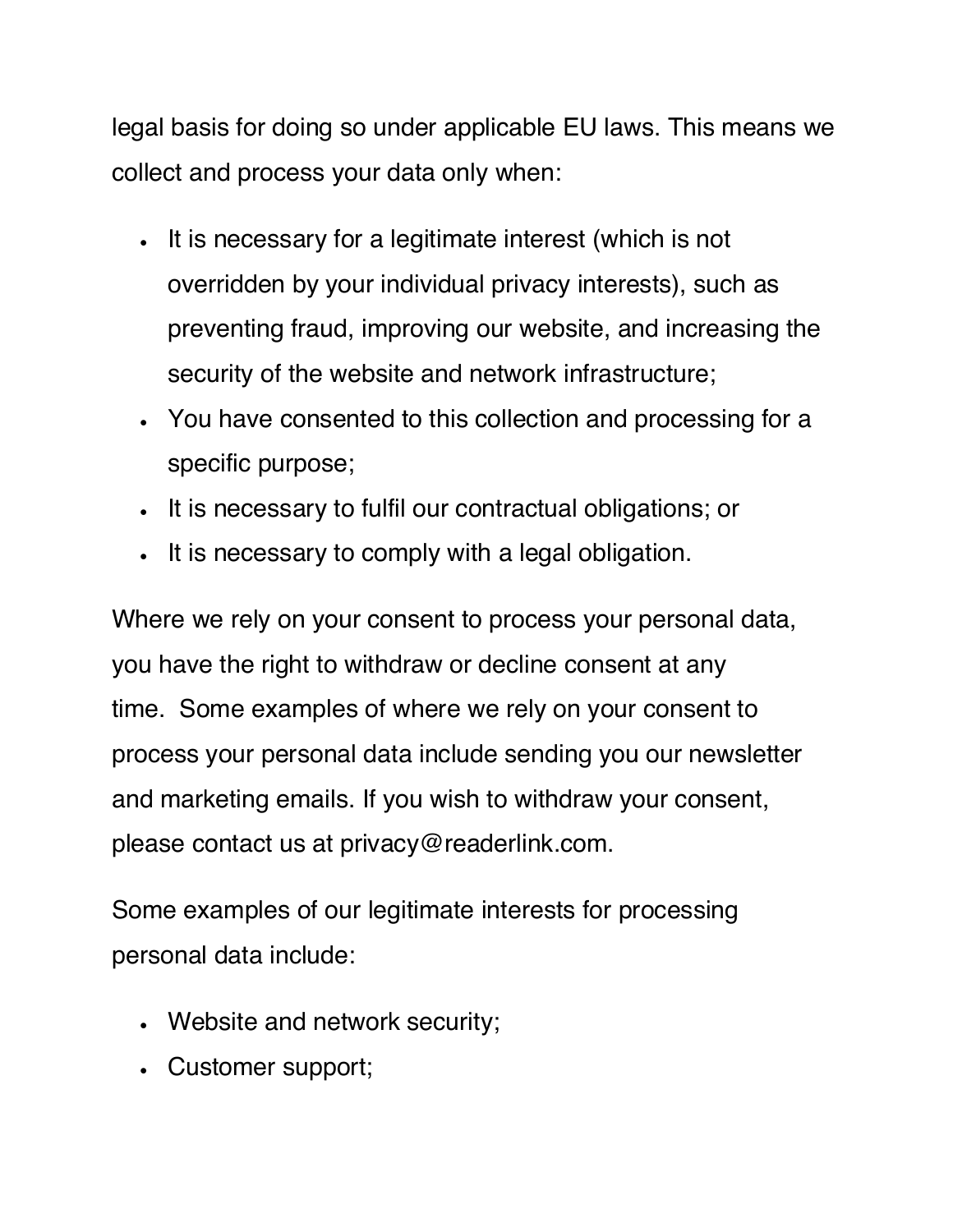- Fraud prevention;
- Marketing to current customers; or
- Improving our website.

Where we rely on our legitimate interests to process your personal data, you may have the right to object. More information on exercising this right can be found in the Individual Rights section below.

If you have any questions about or need further information concerning the legal basis on which we collect and use your personal data, please contact us at privacy@readerlink.com.

#### **Individual Rights**

You have certain rights under EU data protection law with respect to your personal data, including the right to request access to, correct, and delete your personal data. You may also have the right to receive a copy of your personal data in a commonly used and machine-readable format and to transmit such data to another controller. You also may object to processing of your personal data, or ask that we restrict the processing of your personal data in certain instances.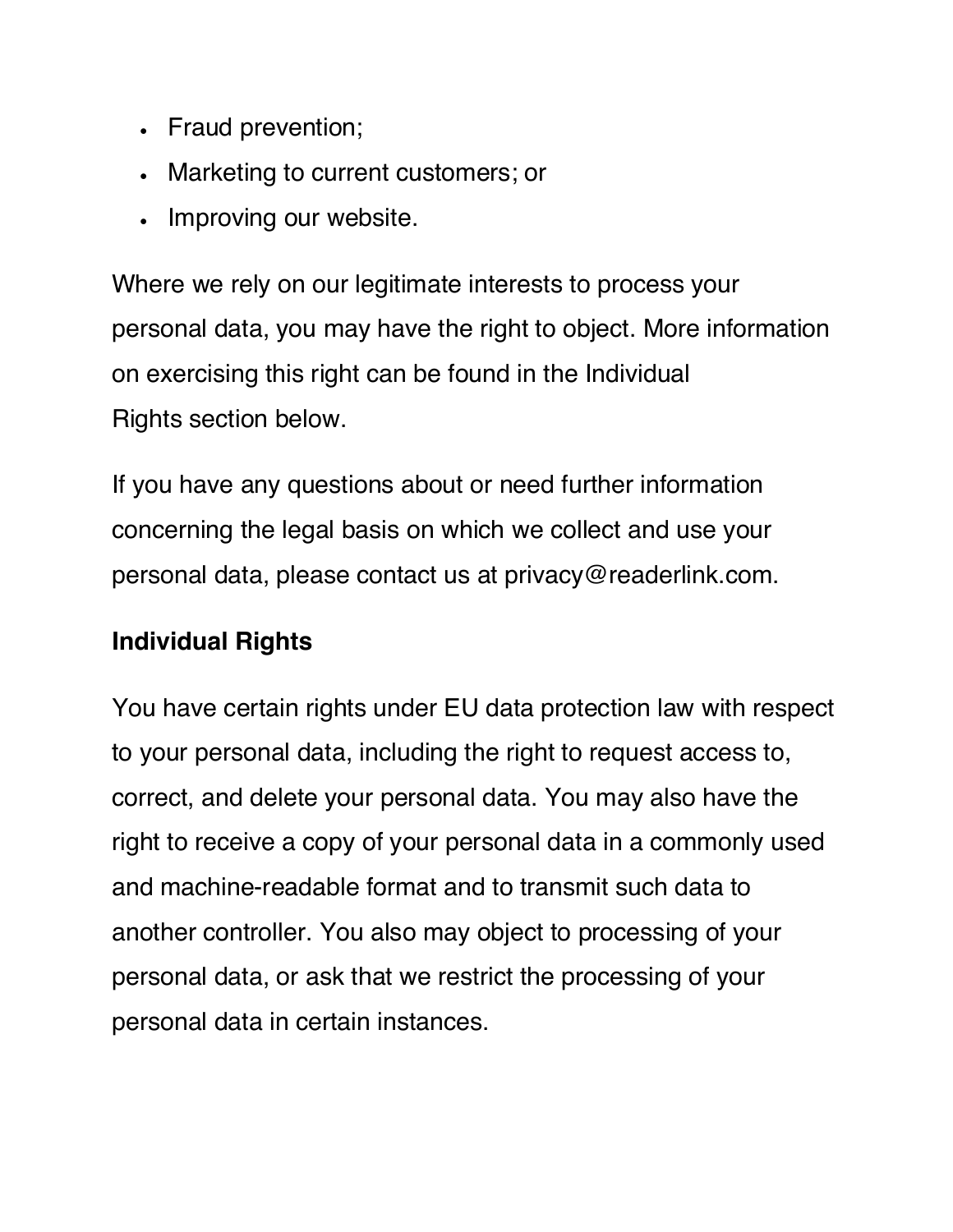To request deletion of, access to, or to make changes to your personal data, or to otherwise any of the rights in this section, please contact us at privacy@readerlink.com. Please note that not all requests can be honored.

#### **Transfers, Storage, and Processing**

Our website is operated from and hosted on servers located in the United States. If you access and use our website from a location outside of the United States, any personal data you provide to us or that is otherwise collected may be transferred to and processed in the United States or any other jurisdiction in our sole discretion. Users of our website should be aware that the laws that apply to the use and protection of personal data in the United States or other countries or jurisdictions to which we transfer, or in which we process, personal data may differ from those of your country of residence. Users who access or use our website from jurisdictions outside of the United States do so at their own choice and risk and are solely responsible for compliance with local law. While we take steps to safeguard your personal data, the United States has NOT been deemed by the European Commission to ensure an adequate level of protection for personal data. Accordingly, the level of protection provided in the United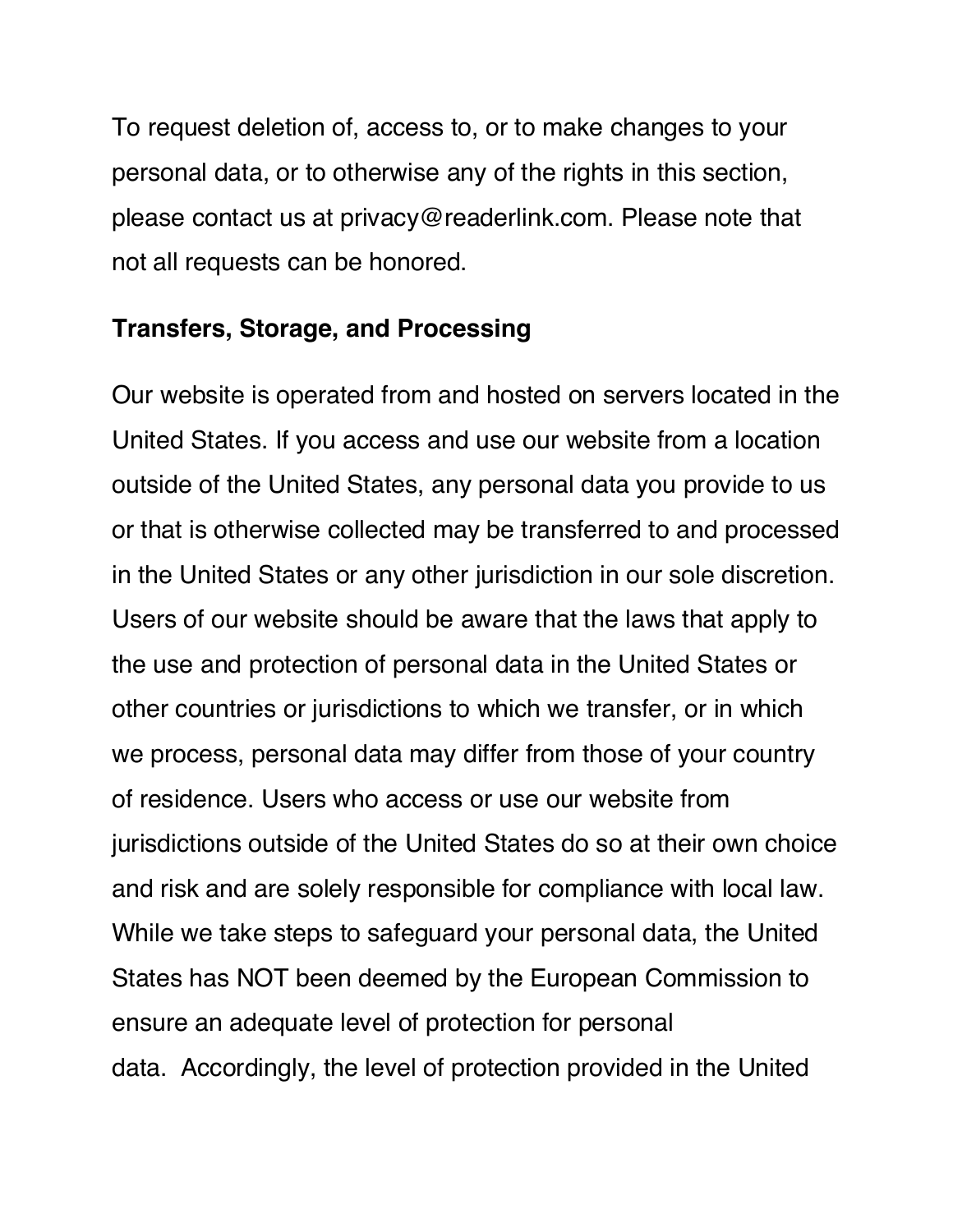States or other non-EU countries and jurisdictions from which you may access our website may not be as stringent as that under EU data protection standards or the data protection laws of some other countries, possibly including your home jurisdiction.

By signing up for our e-mail lists through our Website, you consent to allow your personal data to be transferred across borders to the United States or to other countries or jurisdictions in which PRPG or its third-party associates may process personal data.

#### **Data Protection Authority Assistance**

If you are a resident of the EU and your inquiry with us has not been satisfactorily addressed, or if you believe we are processing your personal data not in accordance with the law or this Privacy Policy, you may file a complaint with the supervisory authority in your country of residence.

### **13. THIRD PARTY WEBSITES**

Our website may be linked to other websites and platforms operated by other companies, including Third Party Services. Our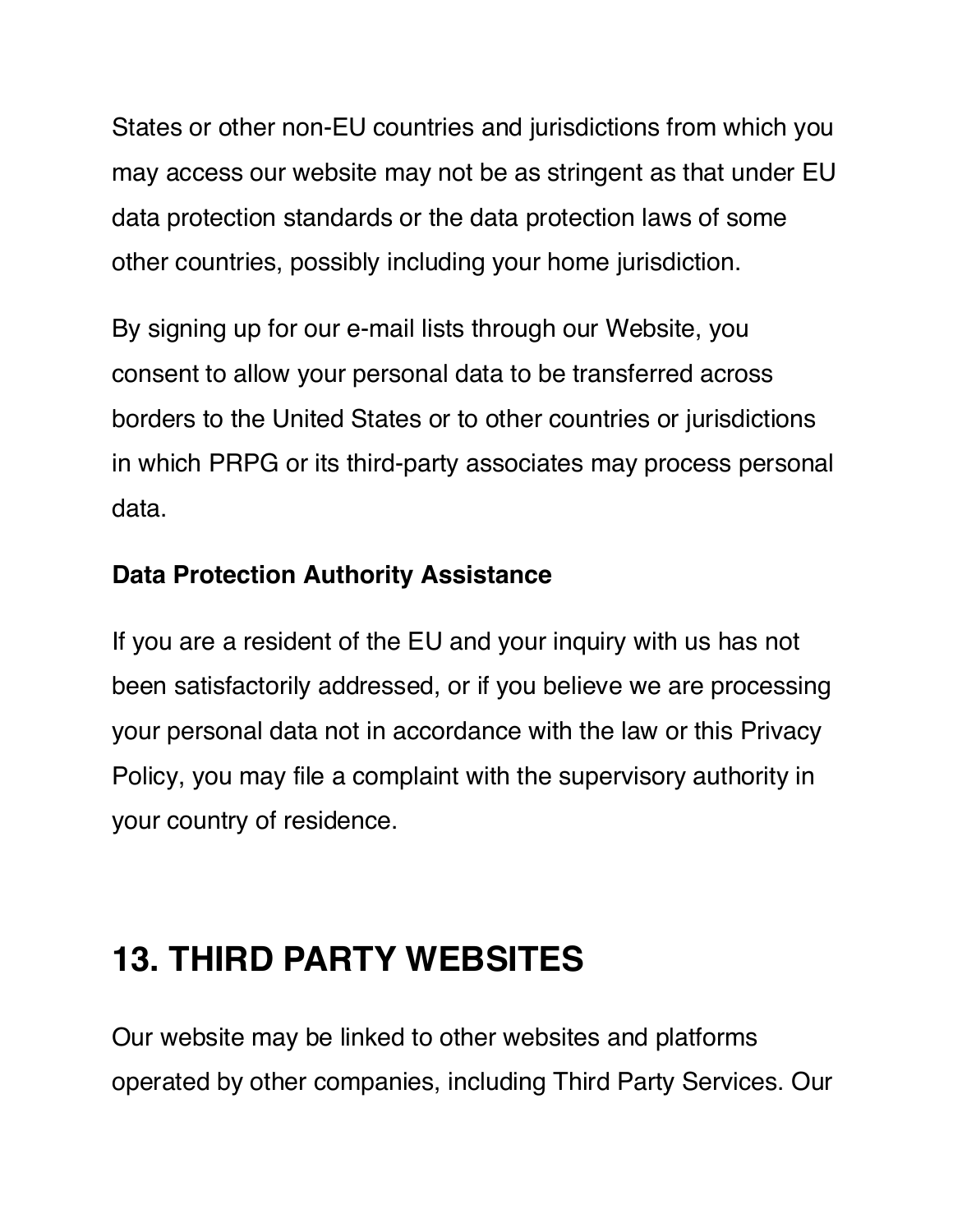website may also feature advertisements from other third parties. PRPG is not responsible for the privacy practices of such other websites, platforms, or other services operated by third parties that are linked to or integrated with our website or for the privacy practices of Third Party Online Advertising Services. Once you leave our website via such a link to access a third party application or click on an advertisement, you should check the applicable privacy policy of the third party to determine, among other things, how they will handle any personally identifiable or other information that they may collect from you.

#### **14. CHANGES TO OUR PRIVACY POLICY**

We may modify this Privacy Policy from time to time to reflect industry initiatives, changes in the law or technology, or changes in our practices regarding information collection and use. Please look at the Effective Date at the top of this Privacy Policy to see when this Privacy Policy was last revised. Any changes to this Privacy Policy will become effective when we post the revised Privacy Policy on the Services. If we make material changes to this Privacy Policy that expand our rights to use the Personal